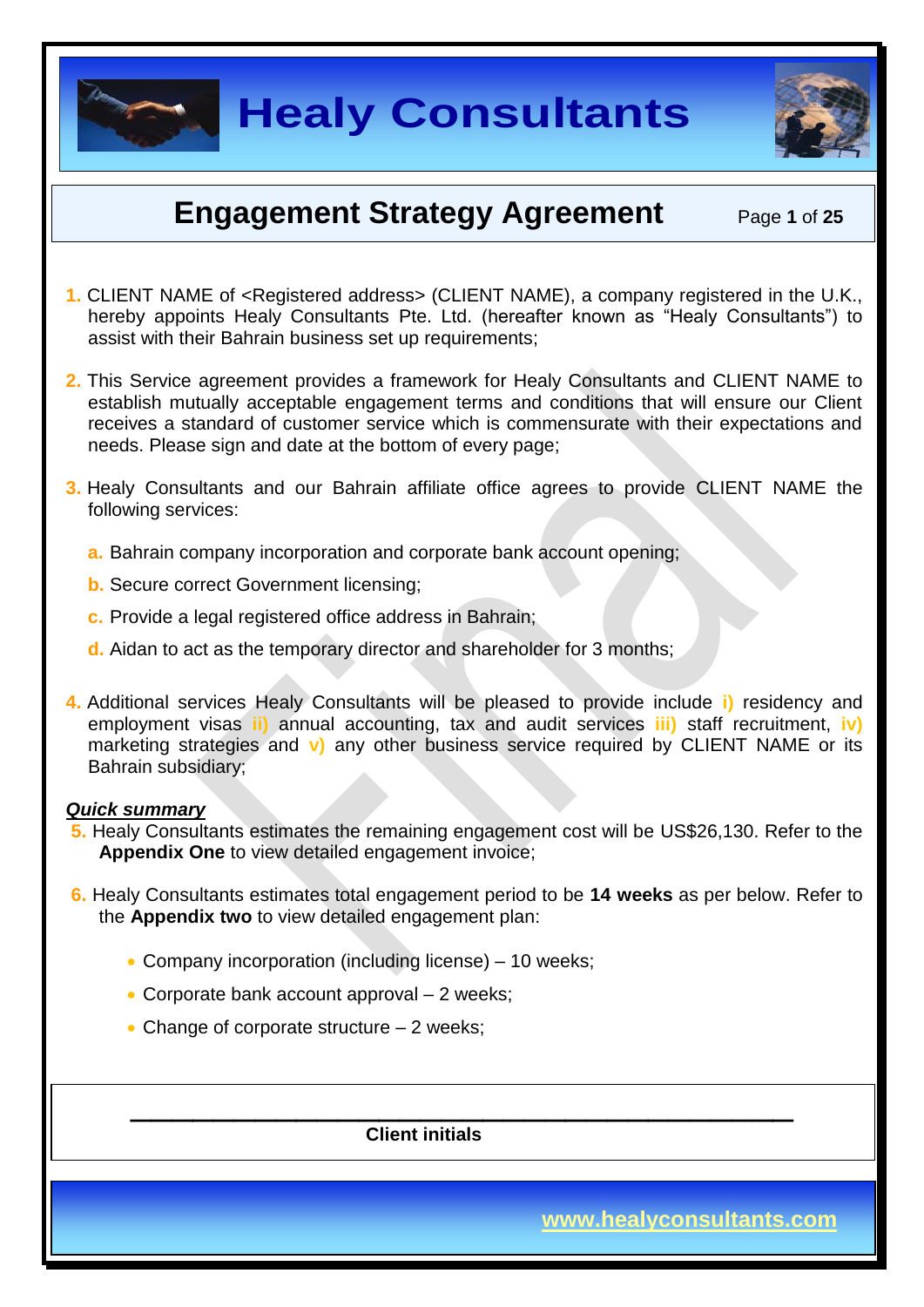

### **Engagement Strategy Agreement** Page 2 of 25

• Total engagement period – 14 weeks;

#### **Bahrain company incorporation**

- **7.** Healy Consultants will assist CLIENT NAME incorporate a wholly foreign owned Bahrain Single Person Company (SPC) with **i)** paid up share capital of US\$133,000 **ii)** a virtual office lease agreement and **iii)** a real estate, rentals and associated activities license. Detailed company incorporation procedures are outlined in **Appendix two**;
- **8.** To minimize engagement delays, Mr. Aidan Healy will act as temporary director and shareholder and bank signatory. Immediately after company registration, Healy Consultants will appoint CLIENT NAME's preferred shareholder and director and bank signatory. The additional costs associated with this service are included in the invoice in **Appendix one**;
- **9.** In accordance with Commercial Companies Law, the minimum share capital for Bahrain SPC is US\$133,000. During company registration, Healy Consultants will assist CLIENT NAME deposit the same into their Bahrain corporate bank account and email CLIENT NAME a confirmation letter from Arab bank. This amount can only be withdrawn after the company is legally incorporated;
- **10.** Before the Bahrain Government will approve company registration, CLIENT NAME must supply a 12 month lease agreement which will also act as legal registered office. Healy Consultants recommends CLIENT NAME sign a lease agreement with MAZ business centre. The annual fee for this service is US\$3,960;
- **11.** Before Healy Consultants starts company incorporation or appoints new shareholders and directors and bank signatory, CLIENT NAME must provide us the due diligence documents outlined in **Appendix four**. All documents must be in English, attested by a notary public and legalized by the Ministry of Foreign affairs at the nearest Bahrain embassy. After Healy Consultants receives the legalized documents, our Firm will submit your application to the Commercial Registry Department and the Ministry of Bahrain [\(MOIC\)](http://www.moic.gov.bh/En/Pages/Home.aspx) to **i)** conduct a security check **ii)** secure incorporation pre-approval. Kindly refer to **Appendix three** for more information on licensing;

 $\overline{\phantom{a}}$  , and the contract of the contract of the contract of the contract of the contract of the contract of the contract of the contract of the contract of the contract of the contract of the contract of the contrac

 **Client initials**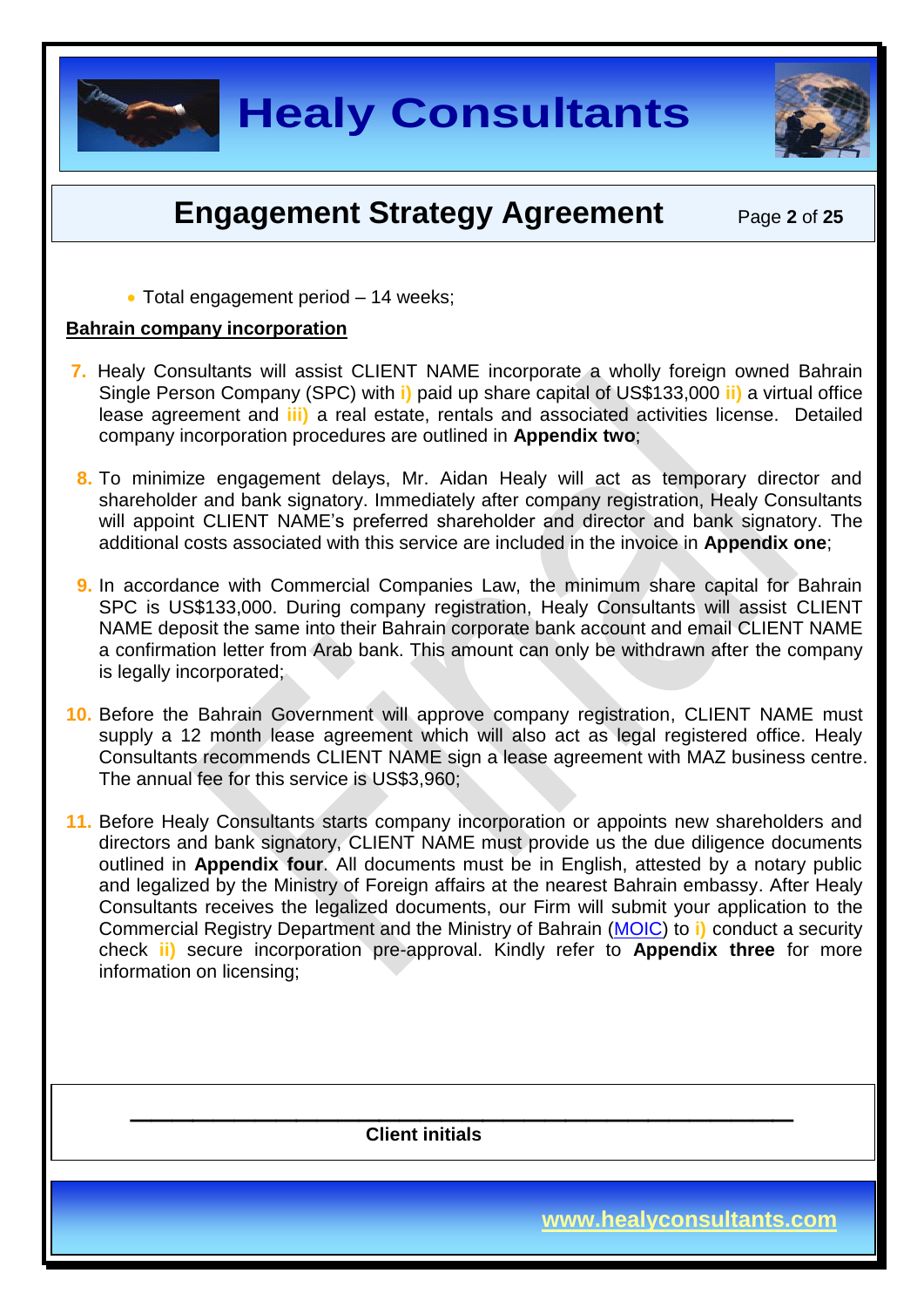

### **Engagement Strategy Agreement** Page 3 of 25

**12.** After CLIENT NAME Bahrain is successfully incorporated, Healy Consultants will appoint **i)** Jamie Brian McHugh as director of the company and **ii)** CLIENT NAME International, Inc (a US corporation with 100% American beneficiaries) as the corporate shareholder;

 $\overline{\phantom{a}}$  , and the contract of the contract of the contract of the contract of the contract of the contract of the contract of the contract of the contract of the contract of the contract of the contract of the contrac  **Client initials**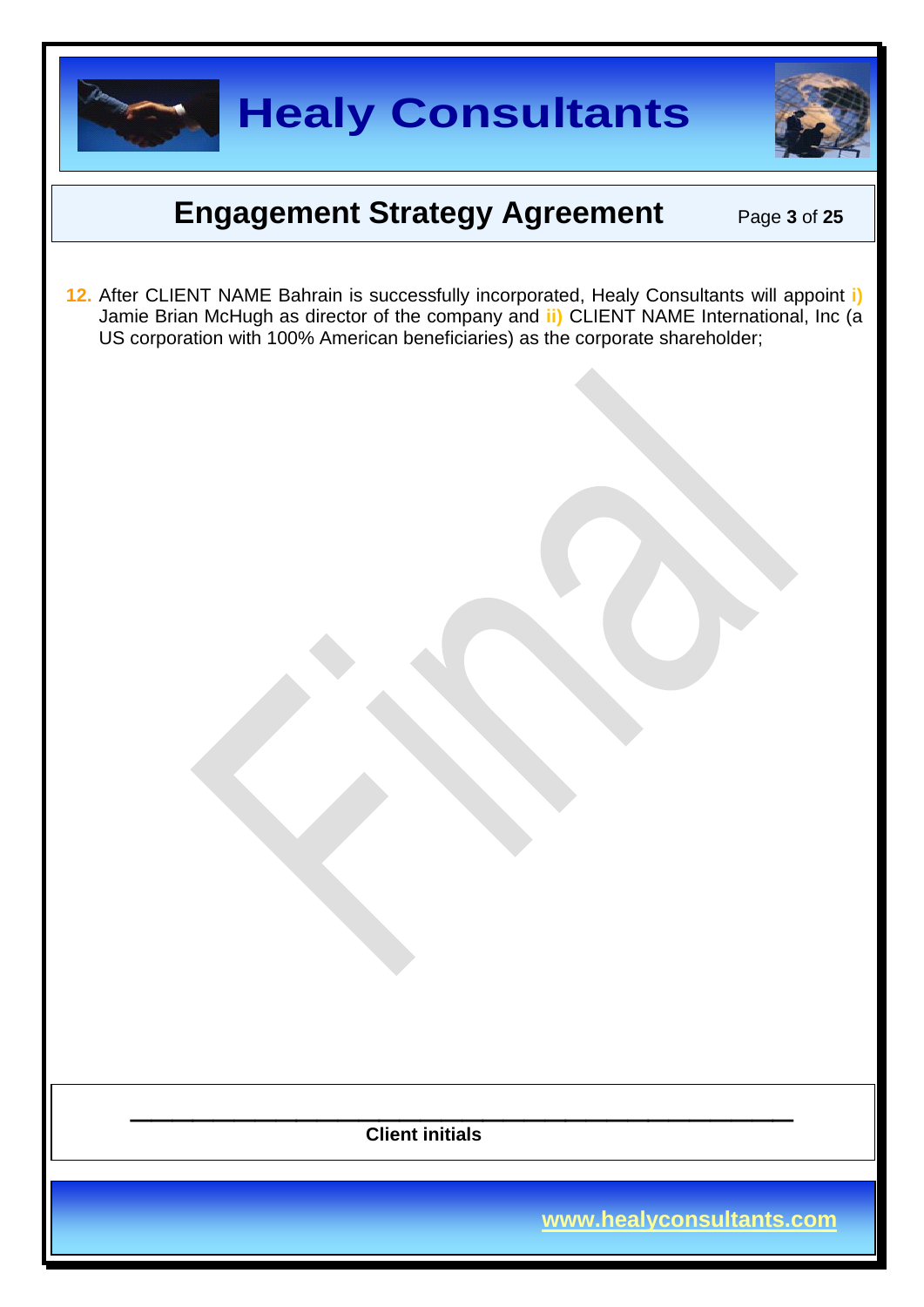

### **Engagement Strategy Agreement** Page **<sup>4</sup>** of **<sup>25</sup>**

#### **Banking considerations**

- **13.** Healy Consultants will be pleased to assist CLIENT NAME **i)** to open a Bahrain corporate bank account with Arab Bank and **ii)** with HSBC Bahrain and **iii)** deposit paid up share capital into these bank accounts. Both banks offer internet banking;
- **14.** Within one week after the bank account approval, Healy Consultants will be pleased to activate the internet banking on CLIENT NAME's behalf. Thereafter, we will hand over internet passwords and tokens to CLIENT NAME. It is a time consuming task, Healy Consultants will shelter CLIENT NAME from the administrative challenges;
- **15.** When CLIENT NAME preferred bank signatory is appointed, the bank will request that CLIENT NAME employee travels to Bahrain for a one hour bank interview;
- **16.** The Middle East banks enjoy ultimate power of approval of corporate bank account applications. Consequently, guaranteed success is outside of Healy Consultants control. What is inside our control is the preparation and submission of a high quality bank application that maximizes the likelihood of approval. To date, we enjoy a 100% approval record;
- **17.** Global banks continue to tighten corporate bank account opening procedures, their internal compliance departments completing more thorough due diligence of Clients. Consequently, our Clients should expect the bank account approval period to take up to 4 weeks. Furthermore, global banks now require evidence of proof of business in the country where the corporate bank account will be, including sales contracts or lease agreement;
- **18.** Full repatriation of capital and profits overseas in foreign currency is allowed in Bahrain. There are no currency controls in Bahrain nor is central bank approval required for overseas remittances;

 $\overline{\phantom{a}}$  , and the contract of the contract of the contract of the contract of the contract of the contract of the contract of the contract of the contract of the contract of the contract of the contract of the contrac

 **Client initials**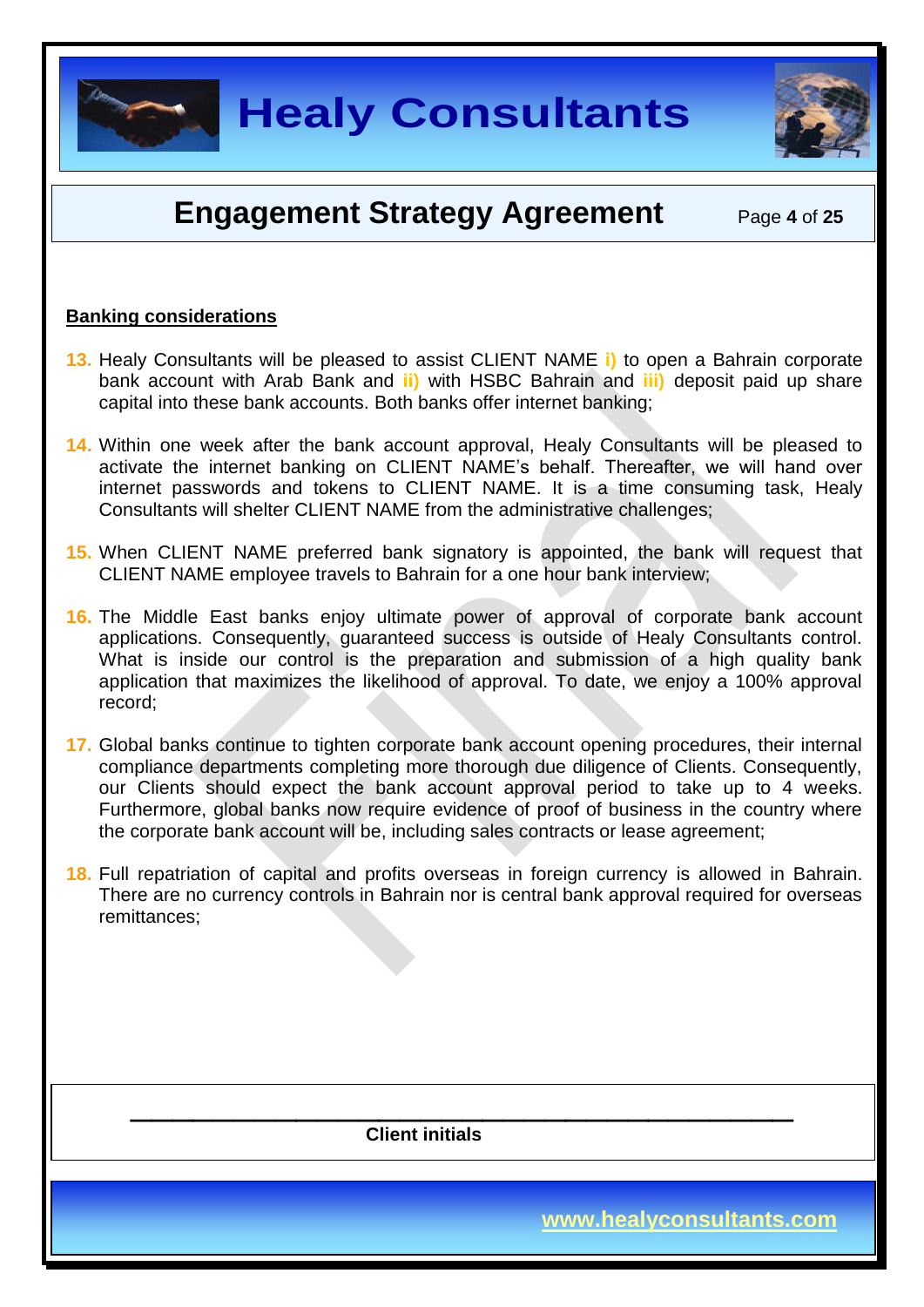

### **Engagement Strategy Agreement** Page **<sup>5</sup>** of **<sup>25</sup>**

#### **Business Migration and Labor**

- **19.** If required, Healy Consultants will be pleased to assist CLIENT NAME to obtain Bahrain business visa approvals. Our fee is US\$2,950 per person for one or two year visa and includes preparation of a quality visa application and submitting to the correct Government immigration officers. The Bahrain Government enjoys ultimate power of approval of visa applications. Consequently, guaranteed success is outside of Healy Consultants control. What is inside our control is the preparation and submission of a high quality immigration visa application that maximizes the likelihood of visa approval;
- **20.** The number of visas each company can sponsor is dependent upon the business activity and the size of the Bahrain office space. Following company incorporation and provision of a virtual lease agreement, Healy Consultants can secure two to three employee visas;
- **21.** There are several visa and migration options available in Bahrain. These are as follows:

Employment permit: This visa is issued by the Labor Market Regulatory Authority (LMRA) and is valid for 6 months from the date of approval for legal entry into the Kingdom of Bahrain. On arrival, a 24 months re-entry and residence permits are stamped on the passport. The employee must undergo a medical screening/test. In case the individual is unfit he/she will have to leave the country within 30 days from the date of medical report. This visa is valid for 2 year;

Business visa: This visa is issued by GDNPR for individuals to stay in the Kingdom of Bahrain for 7 days, renewable for 3 additional extensions;

5 year Multiple Entry Visa: suitable for work visits up to 28 days. Valid for 5 years;

Temporary visa: The employer may apply for temporary work visas for foreign workers who will be required temporarily upon for 6 months;

All visa matters stated are subject to changes, as per government policy in the Kingdom of Bahrain;

 $\overline{\phantom{a}}$  , and the contract of the contract of the contract of the contract of the contract of the contract of the contract of the contract of the contract of the contract of the contract of the contract of the contrac

 **Client initials** 

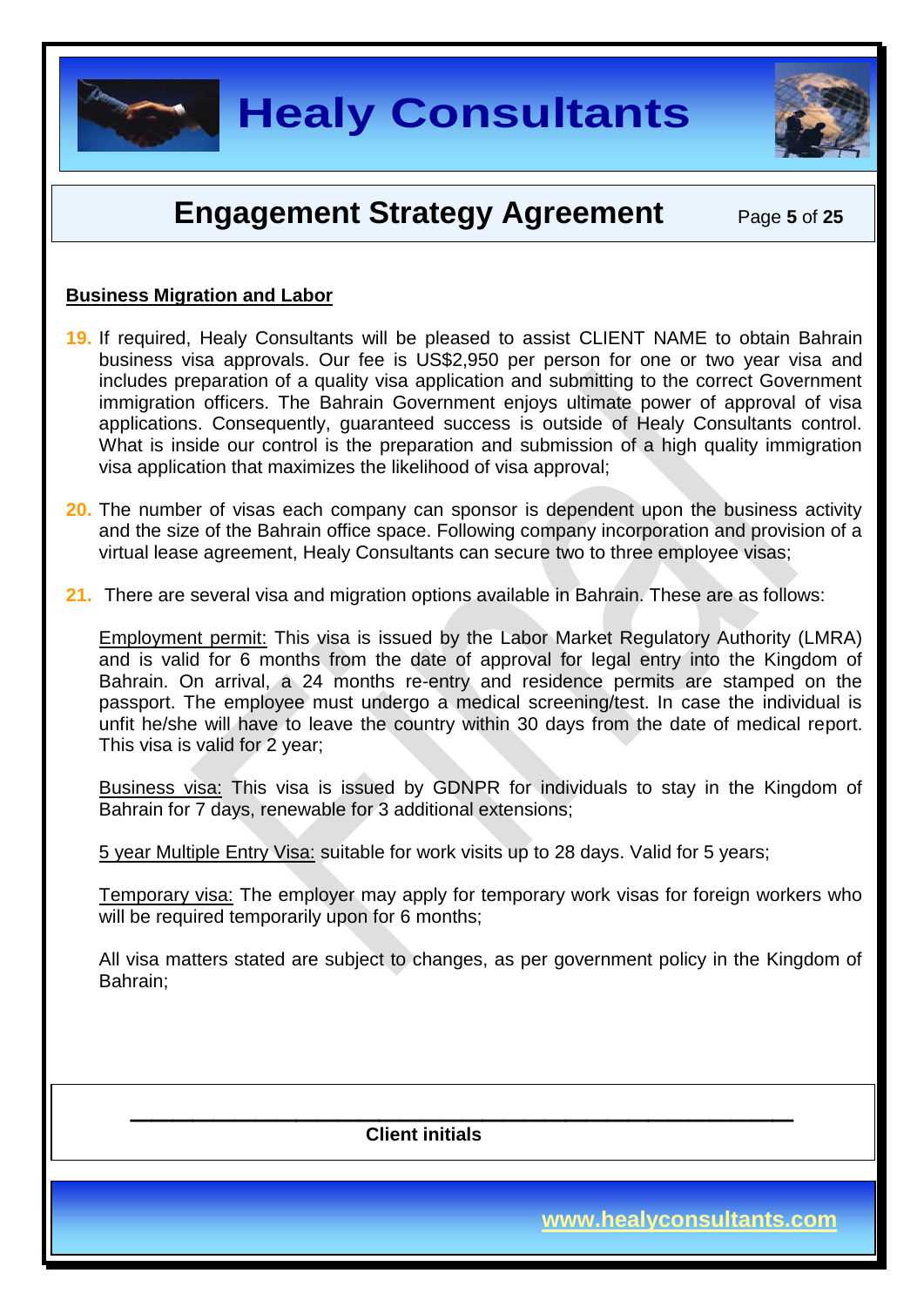

### **Engagement Strategy Agreement** Page 6 of 25

- **22.** Local employees must contribute 5% of income to social security. Expatriate employees must contribute 1% of income for unemployment;
- **23.** Healy Consultants will assist CLIENT NAME Bahrain to recruit staff in Bahrain under the optimum employment terms and conditions. Whilst Bahrain labor law has become more flexible recently, it is important CLIENT NAME is aware of unusual labor laws, terms and conditions. For example, Employees are entitled to 30 days paid leave per annum (after 1 year of employment). Muslims get time off during religious festivals and the Hajj to Mecca. If required, additional fees apply;

#### **Legal and compliance considerations**

- **24.** In accordance with the Commercial Companies Law, CLIENT NAME Bahrain must maintain a legal registered office to which all official Government communications and notices may be addressed and which shall be open and accessible to the public for not less than 3 hours during ordinary business hours on each day. Examples of Government communication include **a)** annual tax return **b)** notice of changes in Bahrain Company Law **c)** notice of liquidation of company. To comply with this statutory requirement, Healy Consultants will supply CLIENT NAME a virtual lease agreement with MAZ business centre;
- **25.** The memorandum of association is a contract between the shareholders and comprises **i)** company activities **ii)** registered office address **iii)** shareholder and director details **iv)** share capital **v)** profit distribution method **vi)** the fixed term of duration of the company **viii)** the names of persons entrusted with the company's management;
- **26.** Foreign companies may only conduct business in Bahrain after it is licensed to so by the Bahrain Department of Economic Development (BED). The BED is the statutory body that regulates and controls the licensing procedures for all Bahrain entities;
- **27.** The Department of Economic Development does not permit two different classified business activities under one license e.g. trading and manufacturing;
- **28.** CLIENT NAME Bahrain must lodge an annual return confirming relevant details of the company for the public register including names and addresses of directors, address of principle place of business and details of shareholders and their shareholdings;

 $\overline{\phantom{a}}$  , and the contract of the contract of the contract of the contract of the contract of the contract of the contract of the contract of the contract of the contract of the contract of the contract of the contrac

 **Client initials**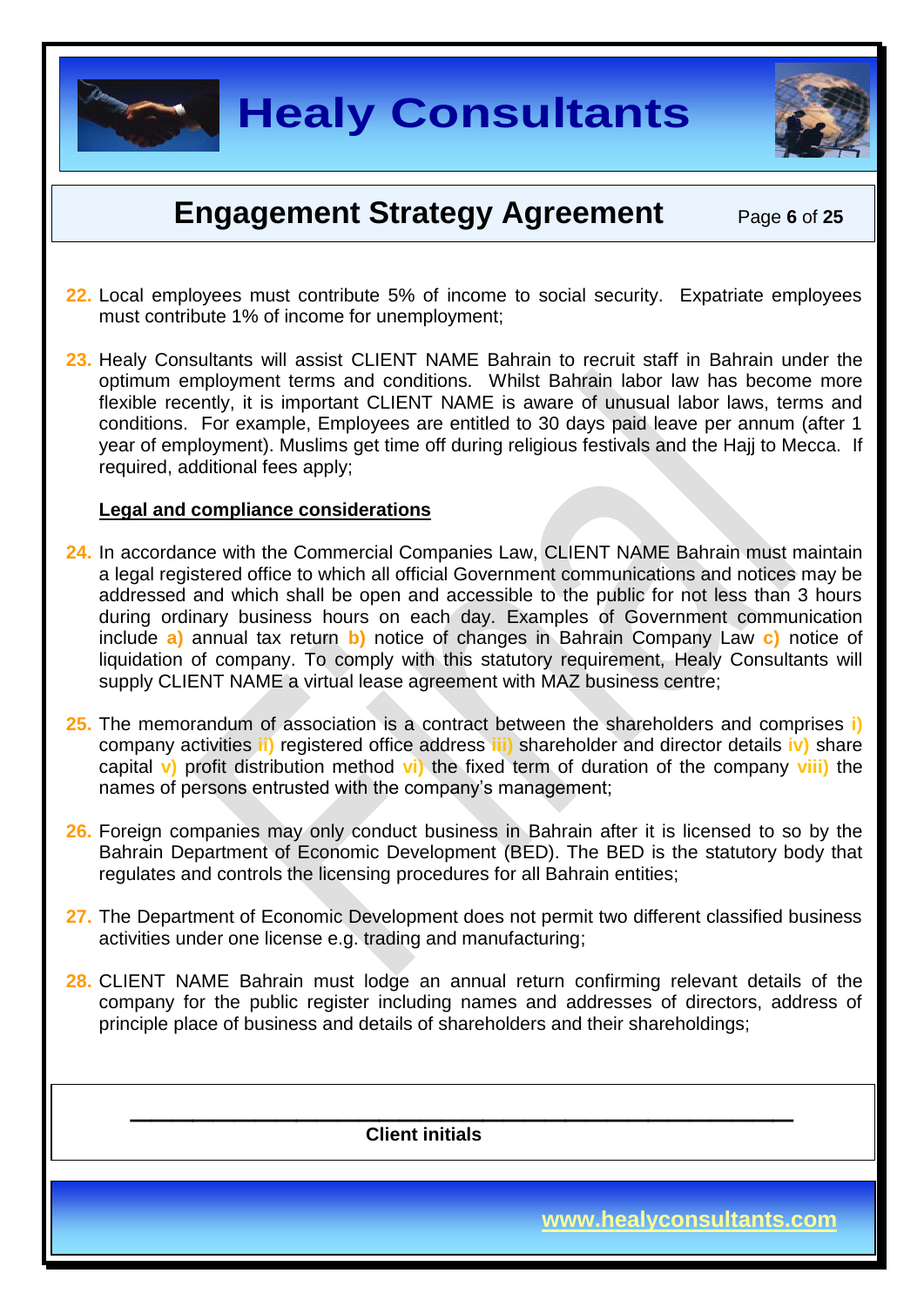

### **Engagement Strategy Agreement** Page **<sup>7</sup>** of **<sup>25</sup>**

- **29.** Healy Consultants will be happy to assist our client register international and Bahrain patents and trademarks (if required). Additional fees apply;
- **30.** The Commercial Companies Law was established in 2001 and covers establishment, structure and governance of private business in Bahrain;

#### **Annual accounting and taxation considerations**

- **31.** Following incorporation, a Bahrain SPC is required to submit annual consolidated financial statements for independent auditing and tax reporting. Healy Consultants will be happy to effectively discharge CLIENT NAME Bahrain's reporting requirements;
- **32.** A Bahrain company suffers no corporate income tax, capital gains tax, withholding tax, value added tax or sales tax. There is a 10% municipality tax on commercial and residential property occupied by expatriates;

#### **Other considerations**

- **33.** If required, Healy Consultants will assist CLIENT NAME Bahrain increase customer awareness in Bahrain and the greater Middle East, including **i)** media advertising and **ii)** search engine marketing;
- **34.** This is the first draft of the Strategy Agreement, awaiting CLIENT NAME amendments with track changes. As the engagement evolves, it may be necessary for either to party to insert additional terms and conditions. For example, a new service is required or a new solution should be documented;
- **35.** Healy Consultants preferred mode of communication is email, followed by phone discussions. Therefore, we recommend you maintain a secure, reliable email account and frequently check for updates from Healy Consultants;
- **36.** If during the engagement, Healy Consultants realizes the company incorporation is more complex than anticipated, requiring large investment of time, my Firm will revert to request additional fees;
- **37.** The terms and conditions outlined in this agreement may be amended by either party with the written permission of the other party as the engagement progresses ;

 $\overline{\phantom{a}}$  , and the contract of the contract of the contract of the contract of the contract of the contract of the contract of the contract of the contract of the contract of the contract of the contract of the contrac

 **Client initials**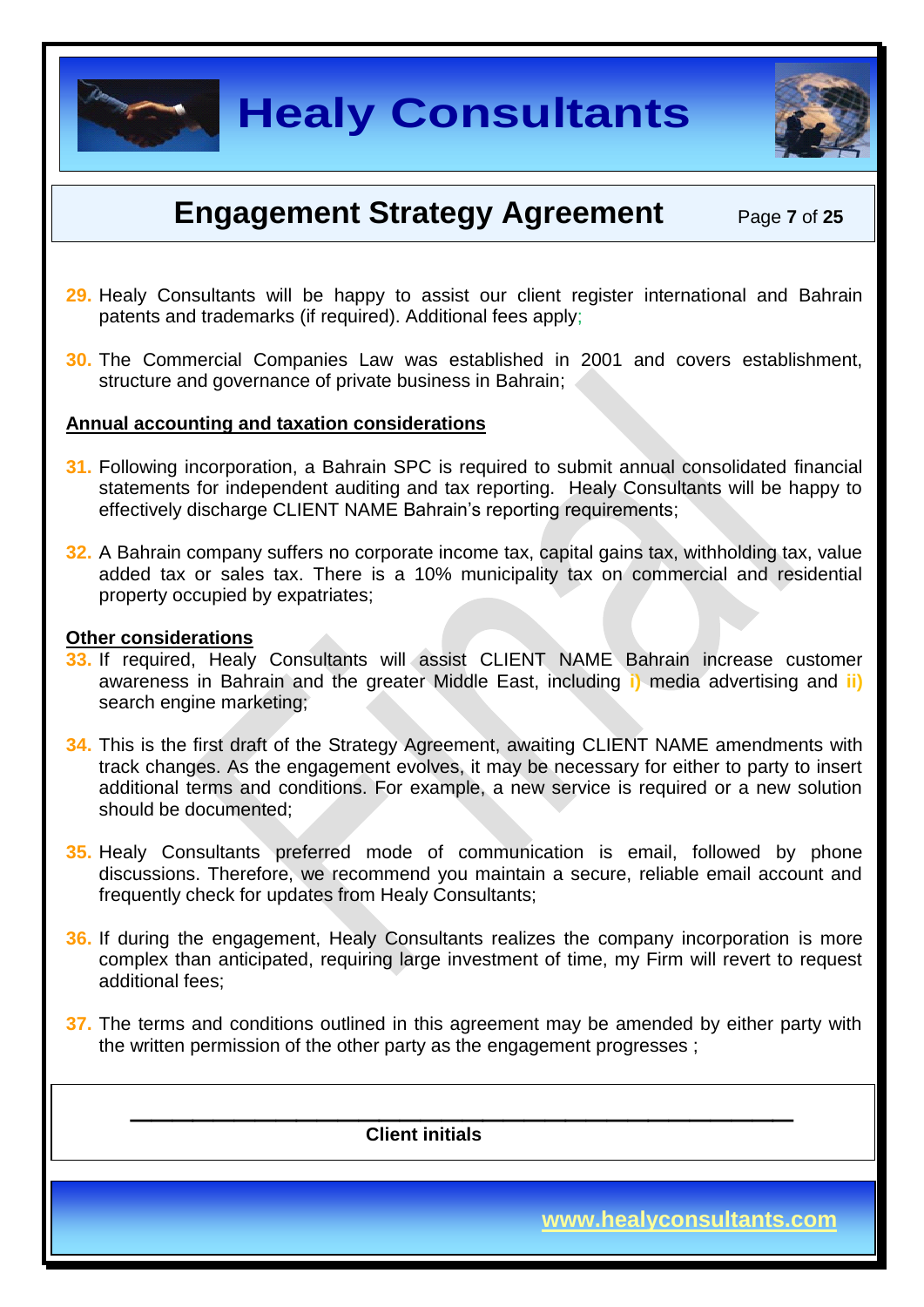

### **Engagement Strategy Agreement** Page 8 of 25

#### *Our client expectations*

- **38.** Healy Consultants will liaise with the relevant Bahrain government and local bodies to incorporate a Bahrain company, including Ministry of Industry and Commerce, Ministry of Justice, Municipalities Office, Ministry of Information, and the Labour Market Regulatory Authority. Healy Consultants will obtain the necessary foreign business licenses to allow CLIENT NAME to legally conduct business in Bahrain;
- **39.** Healy Consultants will professionally manage CLIENT NAME's engagement and tenaciously seek solutions and alternatives should problems arise. Healy Consultants will provide CLIENT NAME with regular detailed email engagement status updates informing them of progress during the engagement term, usually every third day;
- **40.** Healy Consultants will use all reasonable endeavors to keep client information confidential. Healy Consultants, in accordance with its statutory obligations will protect personal information and personal data from unauthorized access, use or disclosure.
- **41.** CLIENT NAME has provided Healy Consultants with a copy of CLIENT NAME's Vendor Code of Conduct. Healy Consultants has read and understood the Code, understands the critical importance of complying with it, and hereby undertakes to comply with it.
- **42.** Healy Consultants will keep client information confidential. Healy Consultants protects personal information and personal data from unauthorized access, unauthorized use or unauthorized disclosure. Personal information and client data collected by Healy Consultants is used only for Client engagement completion. This information will never be sold, lent, leased or otherwise distributed outside Healy Consultants or to anyone within Healy Consultants who does not need to know it.

For this purpose client information includes all information provided by CLIENT NAME to Healy Consultants, including information belonging to, or relating to, HSBC in any country.

**43.** Any report, letter, information or advice provided by Healy Consultants to our Clients, is given in confidence solely for the purposes of providing our professional services. Our Clients will not, without Healy Consultants prior written permission, disclose engagement information to third-parties, provided that Healy Consultants hereby gives permission to CLIENT NAME for such disclosure to HSBC and any of its representatives.

 $\overline{\phantom{a}}$  , and the contract of the contract of the contract of the contract of the contract of the contract of the contract of the contract of the contract of the contract of the contract of the contract of the contrac

 **Client initials** 

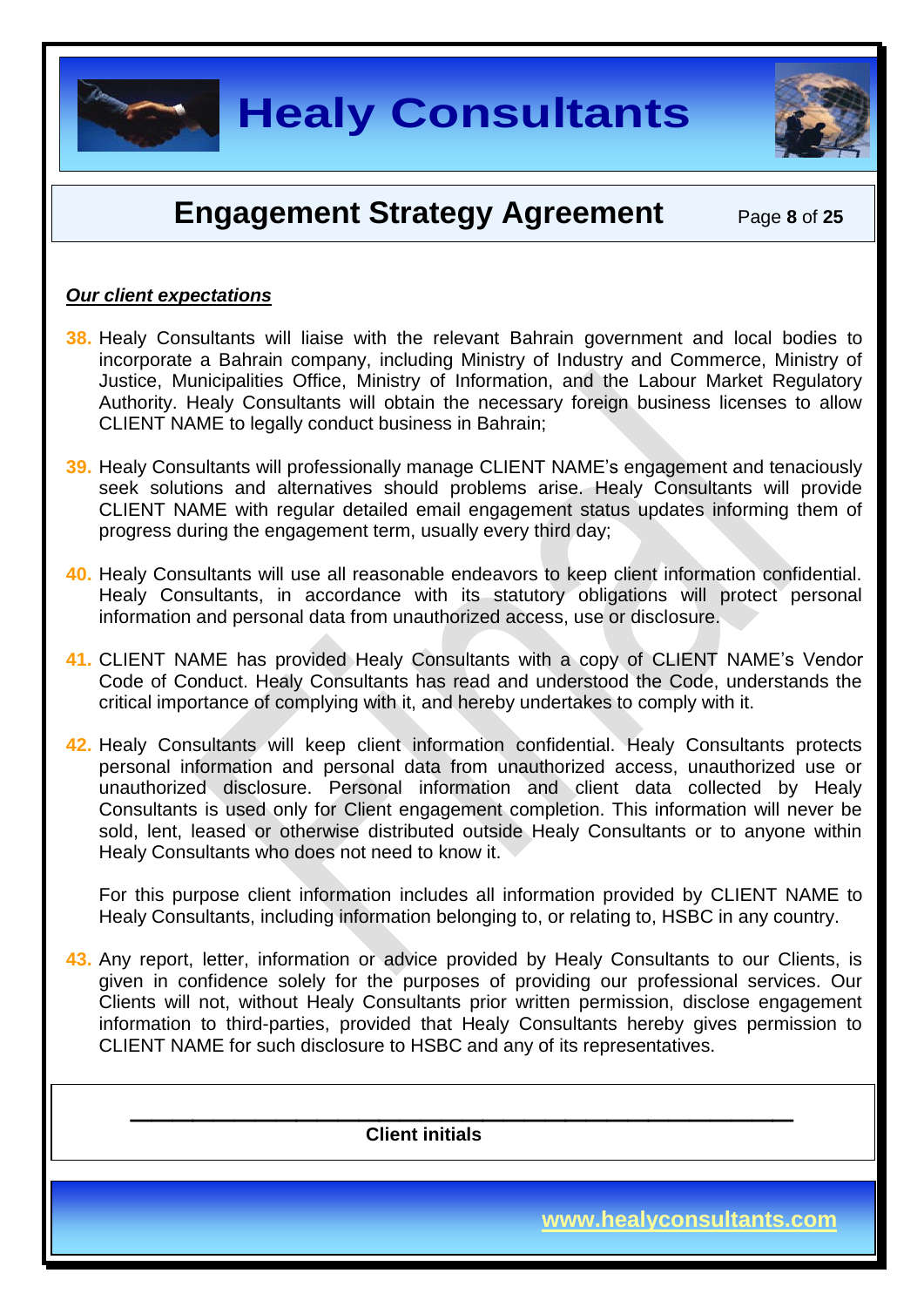

### **Engagement Strategy Agreement** Page **<sup>9</sup>** of **<sup>25</sup>**

#### **Healy** *Consultants expectations*

- **44.** CLIENT NAME will provide Healy Consultants the required due diligence information in timely manner, to enable my Firm efficiently and effectively complete the engagement. CLIENT NAME replies to Healy Consultants communications and requests in a timely manner.
- **45.** CLIENT NAME settles our fees in a timely manner;

#### **Conclusion**

- **46.** We, the person whose names appear below, declare and by our signature below, confirm that we are authorized to sign on behalf of the Entity we have ordered from Healy Consultants and we have read and agree to be bound by Healy Consultants terms of business outlined in this engagement letter;
- **47.** We understand that we may have an obligation to report our interest in the company in personal tax returns and that income of the company may be imputed to us. We will take advice on and comply with our own legal obligations in this respect;
- **48.** The company will not be used for any criminal activity or other illegal purposes, whether fiscal or otherwise, in any jurisdiction and we understand that Healy Consultants may have an obligation to report any arrangement involving the proceeds of criminal conduct;

| <b>Name</b>       | <b>Signature</b> | <b>Date</b> |
|-------------------|------------------|-------------|
| <b>Steve Louw</b> |                  |             |
| Aidan Healy       |                  |             |

 $\overline{\phantom{a}}$  , and the contract of the contract of the contract of the contract of the contract of the contract of the contract of the contract of the contract of the contract of the contract of the contract of the contrac

 **Client initials**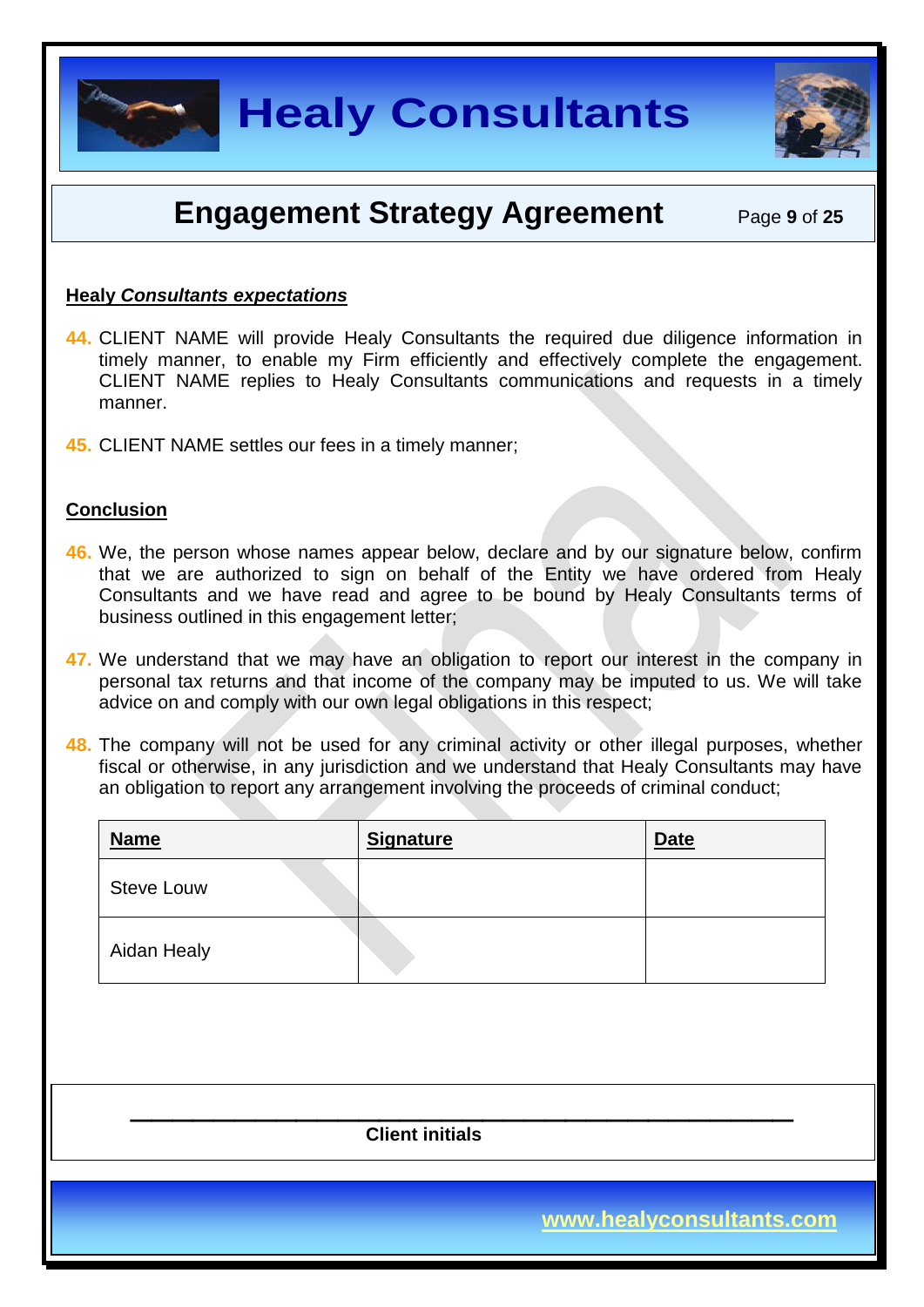



### **Engagement Strategy Agreement** Page 10 of 25

# Appendix One

#### *Engagement Costs*

| <b>Professional services rendered</b>                          | <b>Notes</b>     | US\$      |
|----------------------------------------------------------------|------------------|-----------|
| Bahrain Single Person Company formation fees                   |                  | 6,880     |
| <b>Bahrain Company Secretary Fees</b>                          | 2.               | 1,100     |
| Estimate of government license registration fees               | З.               | 2,950     |
| Corporate bank account opening fees                            | 4.               | 2,950     |
| Nominee director and shareholder fees (3 months)               |                  | 6,290     |
| <b>Estimate of additional Government fees</b>                  |                  | 2,000     |
| Virtual lease fees payable to third party (12 months)          | $\overline{7}$ . | 3,960     |
| Retainer fee received on 3/4/14 (£3,028)                       |                  | (5,000)   |
| Fund transfer received on 23/5/14, thank you for your business |                  | (8,880)   |
| Fund transfer received on 17/6/14, thank you for your business | 10.              | (12, 250) |

 $\overline{\phantom{a}}$  , and the contract of the contract of the contract of the contract of the contract of the contract of the contract of the contract of the contract of the contract of the contract of the contract of the contrac  **Client initials**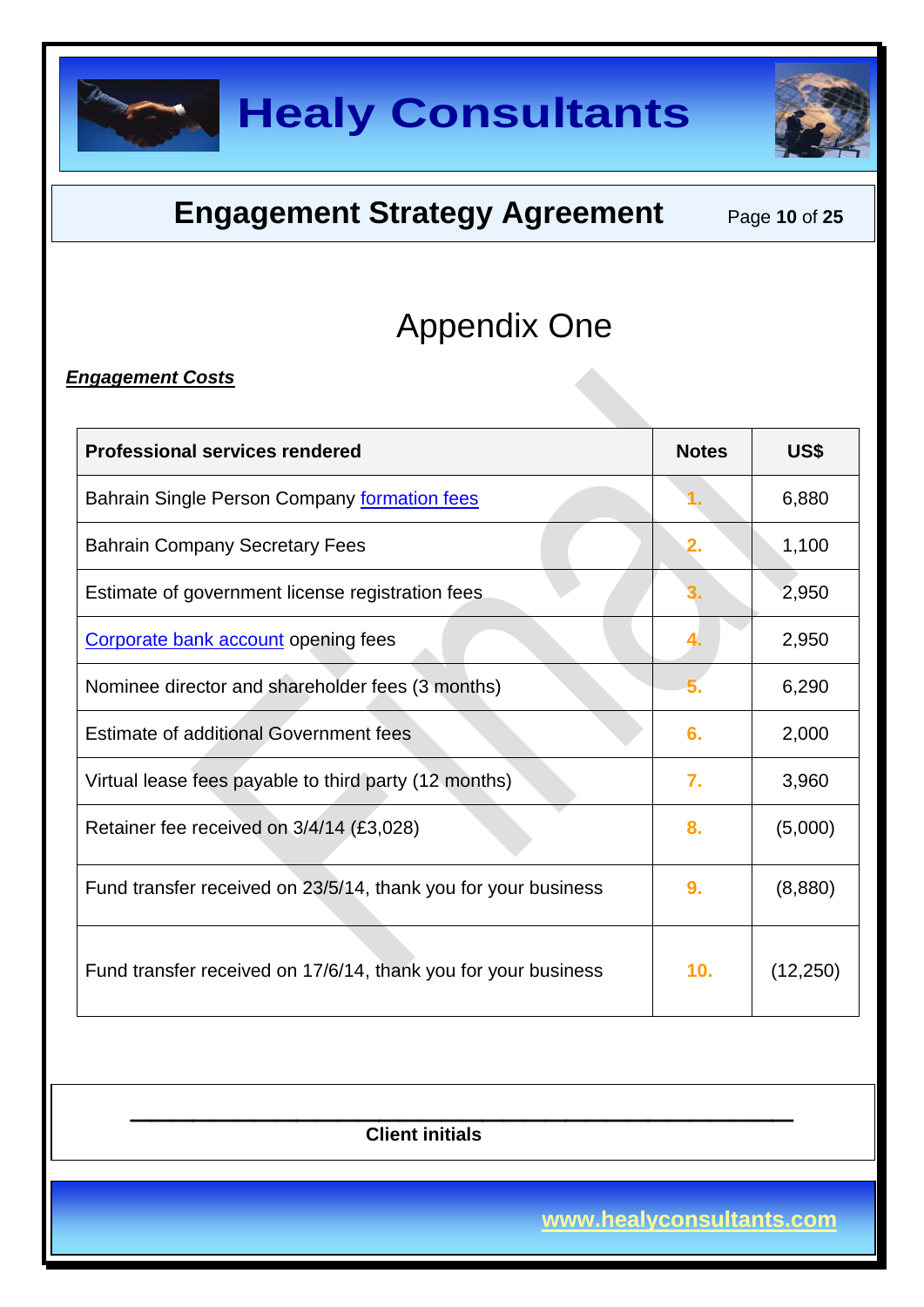

### **Engagement Strategy Agreement** Page 11 of 25

#### *Notes to invoice above*

**1.** This cost includes Healy Consultants fees to efficiently and effectively project manage our Clients engagement **i)** without our Client travelling and **ii)** our Client sending one courier to us. This fee also includes the time taken with our Clients to agree the optimum corporate structure, while legally minimising global taxation.

All engagement fees are agreed and paid up front. Consequently, there are no hidden fees or surprises or ambushes throughout the engagement. All engagement deadlines are agreed up front in the form of a detailed project plan, mapping out deliverables by week throughout the engagement term.

Every second day during the engagement, we email our Client a detailed status update. Our Client is immediately informed of engagement problems together with solutions. Your dedicated engagement manager is reachable by phone, skype, live chat and email and will communicate in your preferred language; Healy Consultants never gives up until we complete the engagement, regardless of the complexities or obstacles presented by banks and Governments;

- **2.** In accordance with the Bahrain Companies Act, each Bahrain SPC Company must appoint a company secretary, who may be a natural person or a body corporate, but the company secretary must be resident in Bahrain. Healy Consultants will be the legal Bahrain Company Secretary and our annual responsibilities include **i)** preparation and filing of the legal Annual Return **ii)** securely maintain company records and chop **iii)** liaise with the Bahrain Government on behalf of our Client and **iv)** legal filing of changes of company structure;
- **3.** This fee is an estimate of Government costs to complete your Firm's engagement. All Government fee payments will be supported by original receipts and invoices. Examples of Government costs include **i)** reserving the company name with the Department of Economic Development **ii)** preparation of company deeds and articles of association with Bahrain courts, **iii)** paying the Chamber of Commerce fee **iii)** registering the company with the Ministry of Commerce and Labor Department. All third party and government fees associated with legalization of company and/or individual documents will be borne by our Client;

 $\overline{\phantom{a}}$  , and the contract of the contract of the contract of the contract of the contract of the contract of the contract of the contract of the contract of the contract of the contract of the contract of the contrac

 **Client initials** 

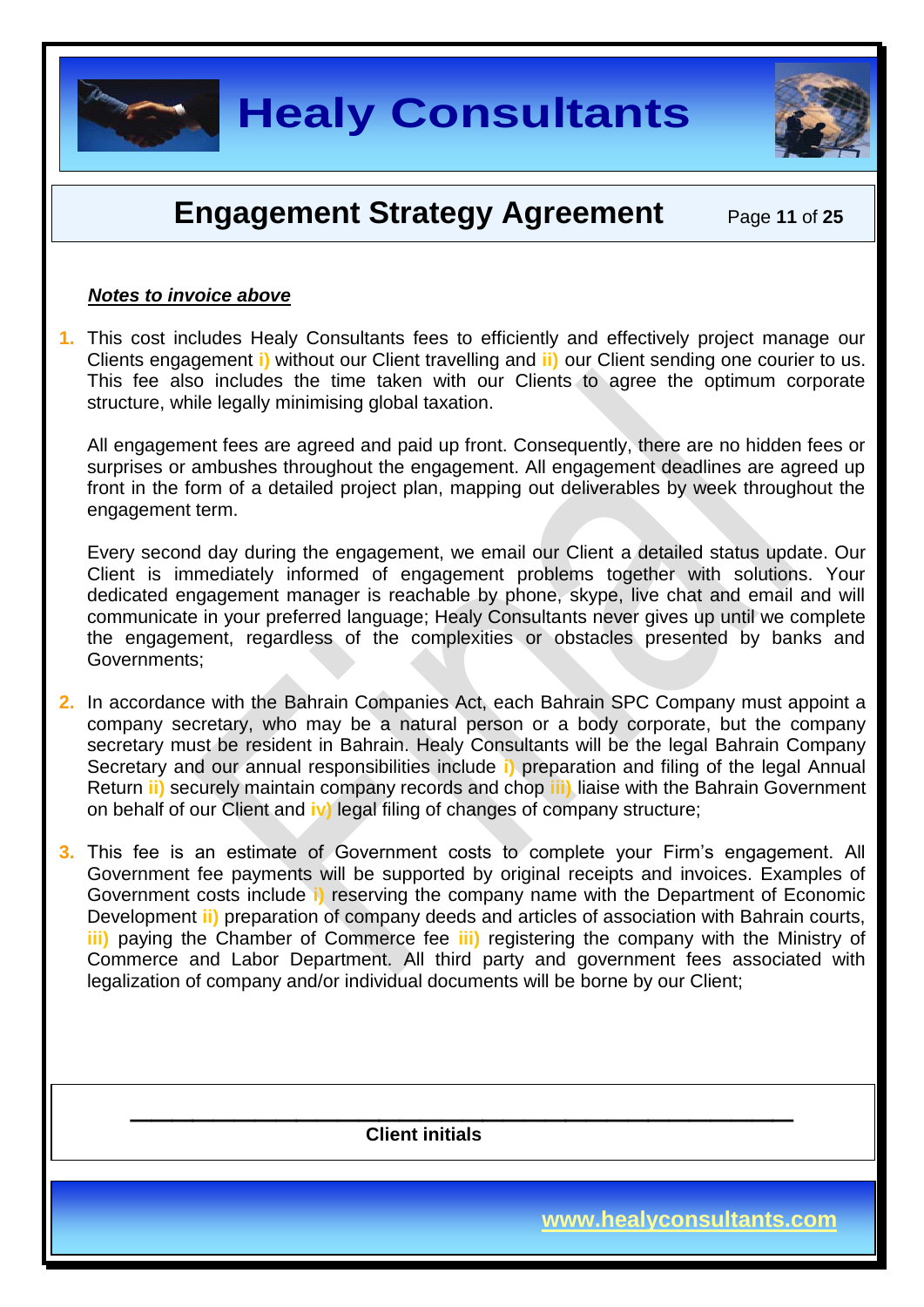

### **Engagement Strategy Agreement** Page 12 of 25

**4.** Healy Consultants will be pleased to open a corporate bank account. It is a time consuming task, Healy Consultants will shelter our Client from the administrative challenges. There is a 50% probability the banks will request a bank signatory to travel for a one hour bank interview. Healy Consultants will try its best to negotiate with the bank for a travel exemption. As you can appreciate, it is a difficult task to obtain bank account approval through a newly formed company, when shareholders and directors and bank signatories reside overseas. There will be a fee discount of US\$500 if you have to travel;

The Bahrain banks enjoy ultimate power of approval of corporate bank account applications. Consequently, guaranteed success is outside of Healy Consultants control. What is inside our control is the preparation and submission of a high quality bank application that maximizes the likelihood of approval. To date, we enjoy a 100% approval record;

Global banks continue to tighten corporate bank account opening procedures, their internal compliance departments completing more thorough due diligence of Clients. Consequently, our Clients should expect the bank account approval period to take up to 4 weeks. Furthermore, global banks now require evidence of proof of business in the country where the corporate bank account will be, including sales contracts or lease agreement;

- **5.** This is the professional nominee shareholder and director and bank signatory fees payable to Healy Consultants together with the additional Government fee. To efficiently and effectively and aggressively advance the CLIENT NAME engagement without delay, Aidan Healy will be the nominee for 3 months only, starting from the date when the first company registration application is submitted to the Bahraini Government. If CLIENT NAME needs Healy Consultants to remain as professional nominee for longer than 3 months, Healy Consultants will revert for additional fees to cover the additional risk:
- **6.** This is an estimate of the additional Government fees to resign Healy Consultants nominees and appoint CLIENT NAME's director and shareholder;
- **7.** Before the Government approves company registration, CLIENT NAME must supply a lease agreement. On behalf of CLIENT NAME, Healy Consultants will sign a 12 month Bahrain lease agreement with a Manama MAZ business centre. The Bahrain Government will only accept a minimum 12 month lease agreement;

 $\overline{\phantom{a}}$  , and the contract of the contract of the contract of the contract of the contract of the contract of the contract of the contract of the contract of the contract of the contract of the contract of the contrac

 **Client initials**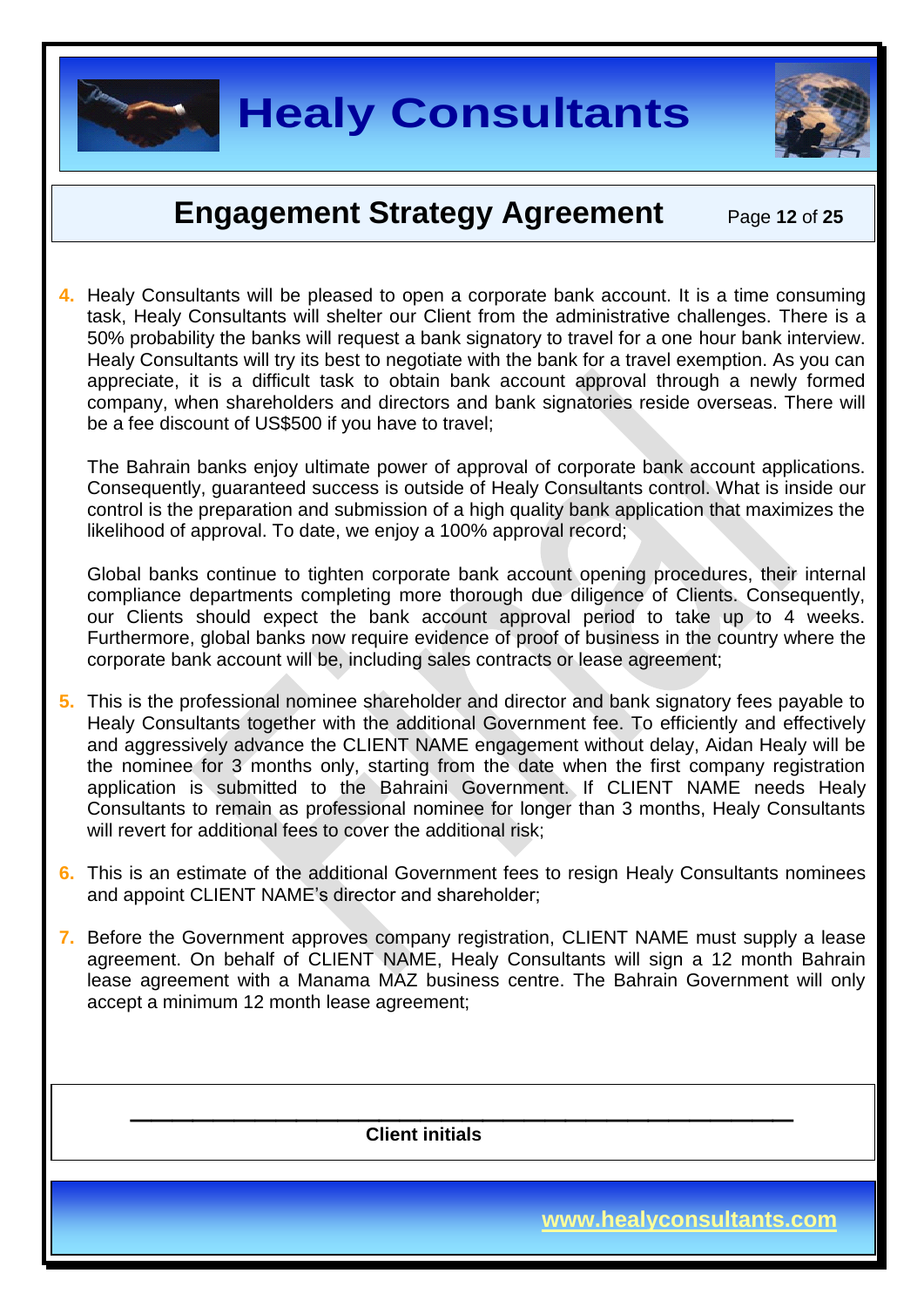



### **Engagement Strategy Agreement** Page 13 of 25

- **8.** Funds transfer received on 3/4/14, thank you for your business;
- **9.** Fund transfer received on 23/5/14, thank you for your business;
- **10.**Fund transfer received on 17/6/14, thank you for your business;
- 11. All fees quoted in this invoice correspond to fees quoted on Healy consultant's business [website.](http://www.healyconsultants.com/middle-east-incorporation/bahrain-company-registration/) Please review this invoice carefully to identify errors. During the rush of a business day, it is possible Healy Consultants inadvertently made fee calculation errors, typing errors or omitted services or omitted historic fee payments from Clients. In the unfortunate event you identify invoice errors, please revert to me directly re the same. I apologize in advance if I or my staff made invoice errors;
- **12.**The fees quoted in this invoice are an average of the fees of a typical Bahrain engagement. Only after going into detail with each individual client's business structure and needs, can Healy Consultants provide a custom tailored fee quotation. Unfortunately, government fees and procedures vary by industry by company. If during the engagement, Healy Consultants realizes the company incorporation is more complex than anticipated, requiring large investment of time, my Firm will revert to request additional fees;
- **13.** If required, Healy Consultants will be pleased to assist your firm obtain business visa approvals. Our fee is US\$2,950 per person and includes preparation of a quality visa application and submitting to the correct Government immigration officers. The Government enjoys ultimate power of approval of visa applications. Consequently, guaranteed success is outside of Healy Consultants control. What is inside our control is the preparation and submission of a high quality immigration visa application that maximizes the likelihood of visa approval. To date, we enjoy a 100% approval record;
- **14.** These accounting and tax fees amounts to US\$3,950 and are an estimate of Healy Consultants fees to efficiently and effectively discharge your Bahrain SPC Company accounting, auditing and tax obligations. Following receipt of a set of draft accounting numbers from your Bahrain SPC Company, Healy Consultants will more accurately advise accounting and tax fees;

 $\overline{\phantom{a}}$  , and the contract of the contract of the contract of the contract of the contract of the contract of the contract of the contract of the contract of the contract of the contract of the contract of the contrac

 **Client initials**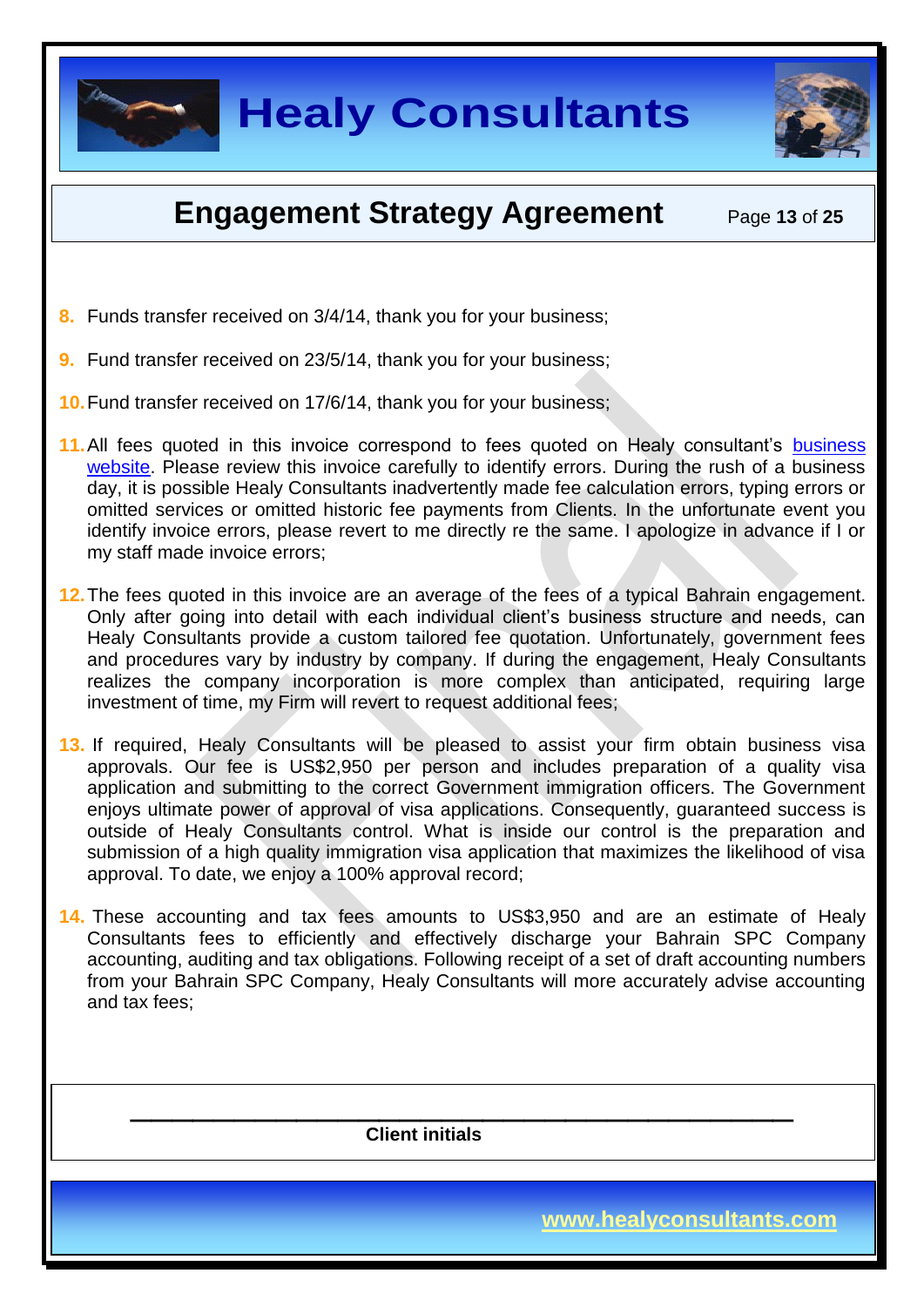

## **Engagement Strategy Agreement** Page 14 of 25

- **15.**As stipulated on our business website and in section 3 of our engagement letter, Healy Consultants will only commence the engagement following **i)** settlement of our fees and **ii)** completion and signing of our legal engagement letter;
- **16.**Healy Consultants will only incorporate your company after 75% of due diligence documentation is received by email. Healy Consultants will only open a corporate bank account after 100% of Client due diligence documentation is received by courier;

 $\overline{\phantom{a}}$  , and the contract of the contract of the contract of the contract of the contract of the contract of the contract of the contract of the contract of the contract of the contract of the contract of the contrac  **Client initials**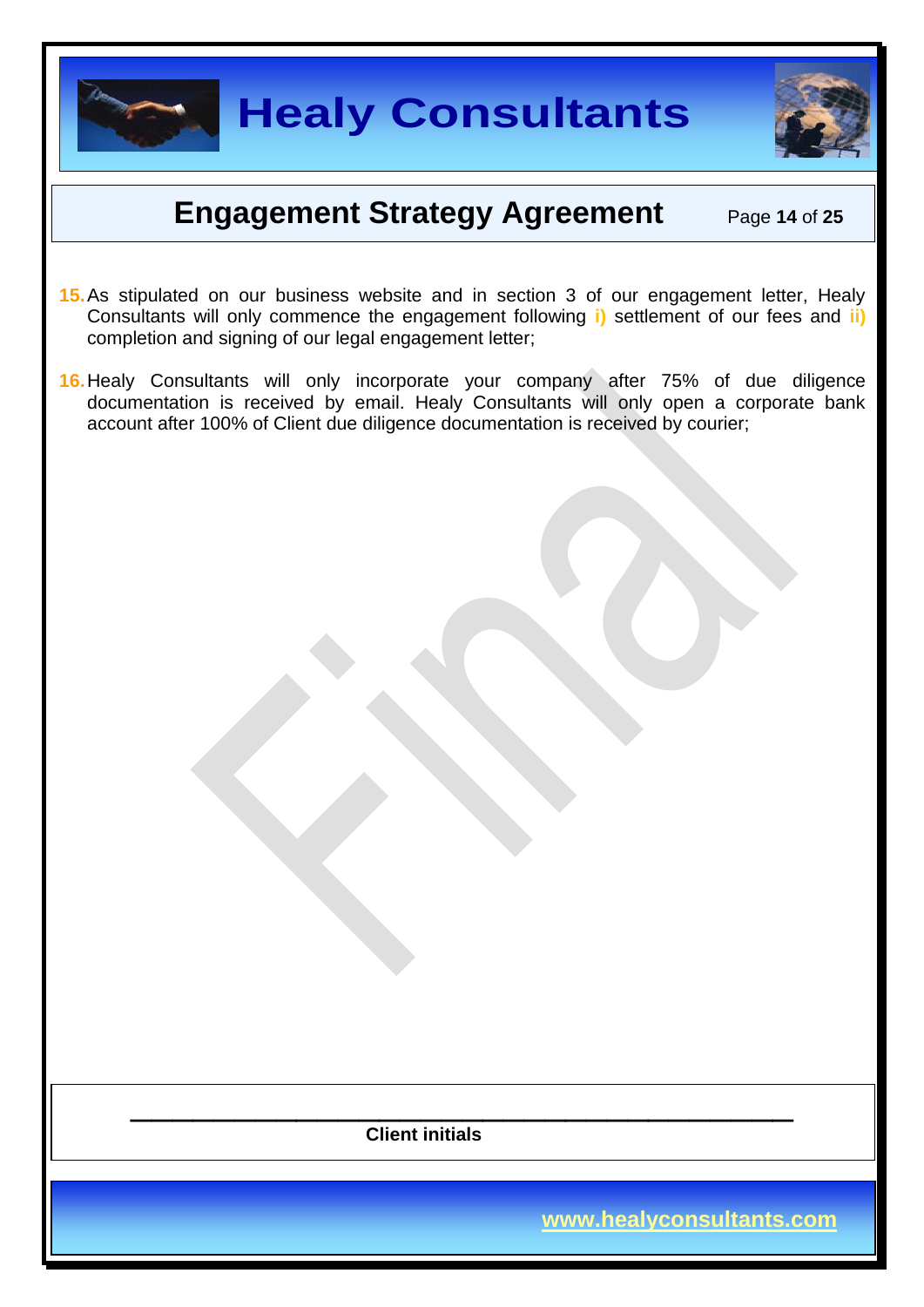



### **Engagement Strategy Agreement** Page 15 of 25

### AppendixTwo

#### *Detailed engagement procedures*

| No. | <b>Procedures</b>                                                                                                                                                                                                                                                                               | <b>Time</b> |
|-----|-------------------------------------------------------------------------------------------------------------------------------------------------------------------------------------------------------------------------------------------------------------------------------------------------|-------------|
| 1.  | Healy Consultants Compliance Team receives the required corporate and<br>personal due diligence information from our Client, including all<br>shareholders, directors, beneficial owners and bank signatories;                                                                                  | Week 1      |
| 2.  | Our Client signs Healy Consultants engagement letter and returns the<br>original to our Singapore Head Office together with original due diligence<br>documents;                                                                                                                                | Week 1      |
| 3.  | Our Client confirms the Bahrain nominee corporate structure. Only then,<br>Healy Consultants will proceed with company incorporation;                                                                                                                                                           | Week 2      |
| 4.  | Healy Consultants' Company Secretary Team prepares POA and corporate<br>documents and legalizes them with local Bahrain embassy.                                                                                                                                                                | Week 2      |
| 5.  | Healy Consultants submits a business plan together with Aidan's due<br>diligence to the Ministry of Industry and Commerce (MOIC) for a security<br>check;                                                                                                                                       | Week 3      |
| 6.  | The MOIC finishes the security check and approves Aidan as nominee<br>director and shareholder:                                                                                                                                                                                                 | Week 5      |
| 1.  | Healy Consultants Incorporation Team submits for approval the Bahrain<br>Company name to the Ministry of Industry and Commerce (MOIC). Healy<br>Consultants ascertains the exact business licenses and permits required for<br>CLIENT NAME Bahrain activities, which shall be approved by MOIC; | Week 5      |
| 2.  | Healy Consultants obtains pre-approval from <b>MOIC</b> ;                                                                                                                                                                                                                                       | Week 6      |
|     |                                                                                                                                                                                                                                                                                                 |             |

 $\overline{\phantom{a}}$  , and the contract of the contract of the contract of the contract of the contract of the contract of the contract of the contract of the contract of the contract of the contract of the contract of the contrac  **Client initials**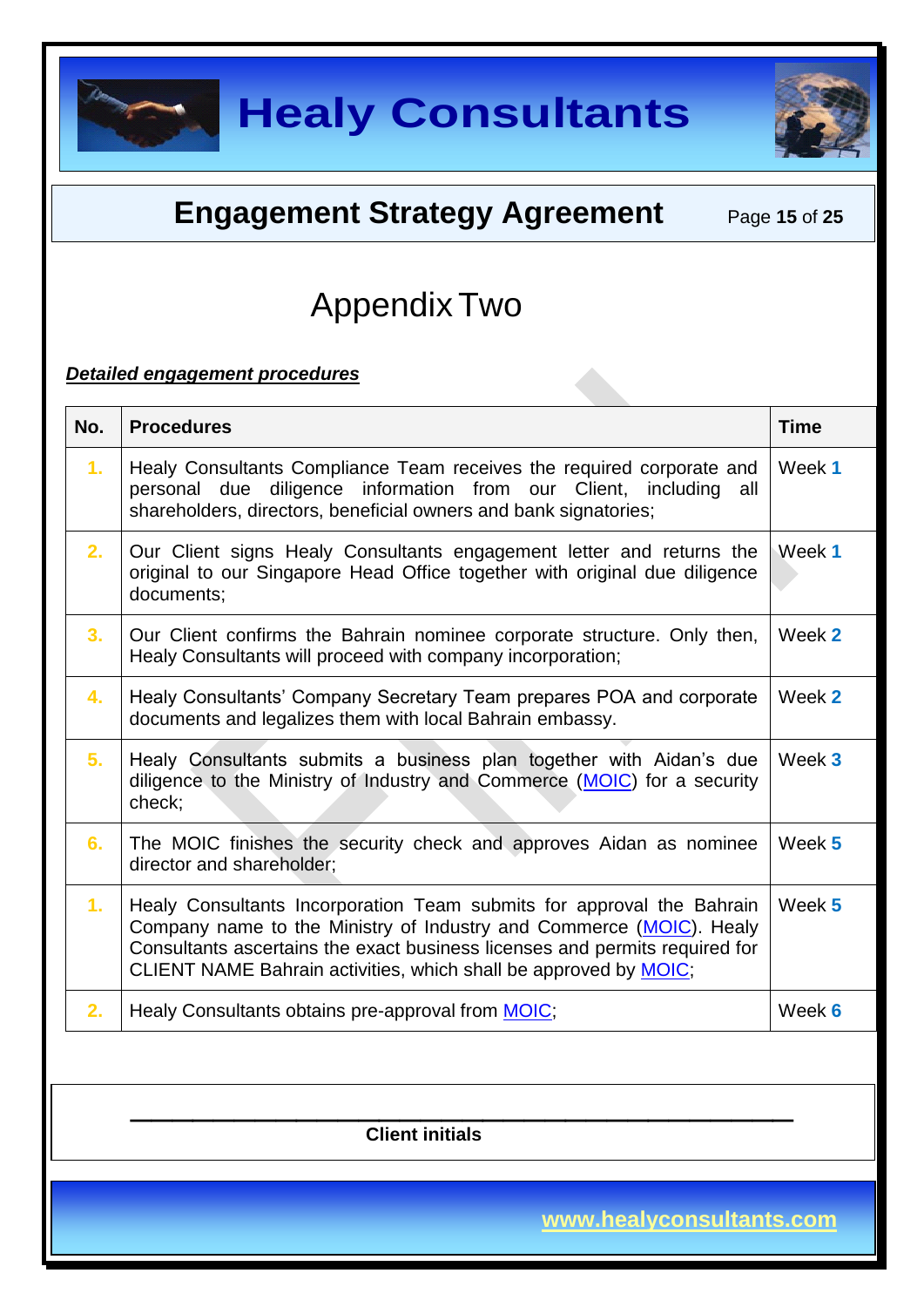



#### **Engagement Strategy Agreement** Page 16 of 25  $\overline{\phantom{a}}$  , and the contract of the contract of the contract of the contract of the contract of the contract of the contract of the contract of the contract of the contract of the contract of the contract of the contrac  **Client initials 3.** On behalf of CLIENT NAME, Healy Consultants signs a 12 month Bahrain lease agreement with Manama MAZ business centre. Steve will review and approve the same before signature; Week **6 4.** The legalized documents and the lease of agreement will be submitted to Ministry of Justice together with a letter of the Municipality to register the address of the Bahrain office; Week **7 5.** Healy Consultants opens an Arab bank and HSBC (if possible) corporate bank account. There are 50% chances HSBC will require the bank signatory to travel to Bahrain for a one hour bank interview; Week **8 6.** Client receives the account details and internet banking access and transfer the paid up share capital of Bahrain Dinar 50,000 (US\$133,000); Week **8 7.** Bank issues a Certificate of deposit and Healy Consultants submits the same to MOIC. MOIC submits the complete business license application to the Bahrain Economic Department [\(BED\)](http://www.bahrainedb.com/en/Pages/default.aspx); Week **9 8.** BED will review the application and approve the business license; Week 10 **9.** CLIENT NAME Bahrain will be fully incorporated; The same of the US week 12 **1.** CLIENT NAME corporate documents are legalized with Ministry of Foreign Affairs and courier to Healy Consultants; Week **12 2.** Healy Consultants proceed with change of corporate structure to appoint new director and shareholder and remove Mr. Aidan Healy; Week **13 3.** CLIENT NAME appointees are successfully appointed: Week 14 **4.** If visa application is required, Healy Consultants will register the newly incorporated company with the Labour Market Regulatory Authority [\(LMRA\)](http://portal.lmra.bh/english/express_services#.U0u9ybnNu70). LMRA then provides a login ID and password to register individuals for employment with the company. Week **14**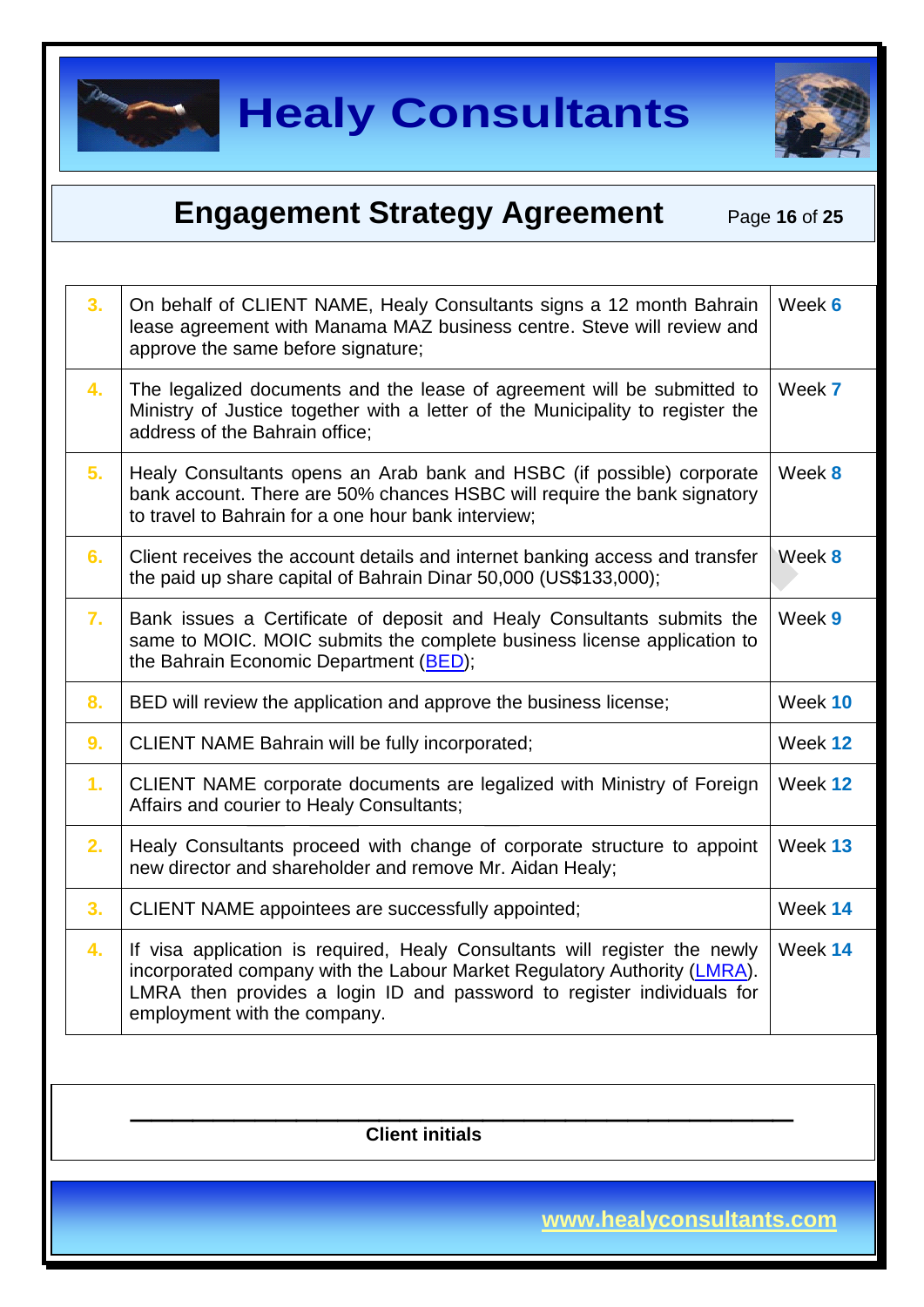



### **Engagement Strategy Agreement** Page 17 of 25

| 5. | Healy Consultants receives due diligence from each candidate and applies<br>for initial two to three work visas;                                                                                                                                           | Week 15 |
|----|------------------------------------------------------------------------------------------------------------------------------------------------------------------------------------------------------------------------------------------------------------|---------|
| 6. | Expected visa approval;                                                                                                                                                                                                                                    | Week 16 |
| 7. | Healy Consultants sends our Client a Customer Satisfaction Survey to<br>obtain frank and honest feedback as to how efficiently and effectively the<br>engagement was completed together with the Company Kit containing the<br>original company documents; | Week 16 |
| 8. | Client may then withdraw and deposit funds.                                                                                                                                                                                                                | Week 16 |
|    |                                                                                                                                                                                                                                                            |         |
|    | <b>Client initials</b>                                                                                                                                                                                                                                     |         |
|    |                                                                                                                                                                                                                                                            |         |
|    | www.healyconsultants.com                                                                                                                                                                                                                                   |         |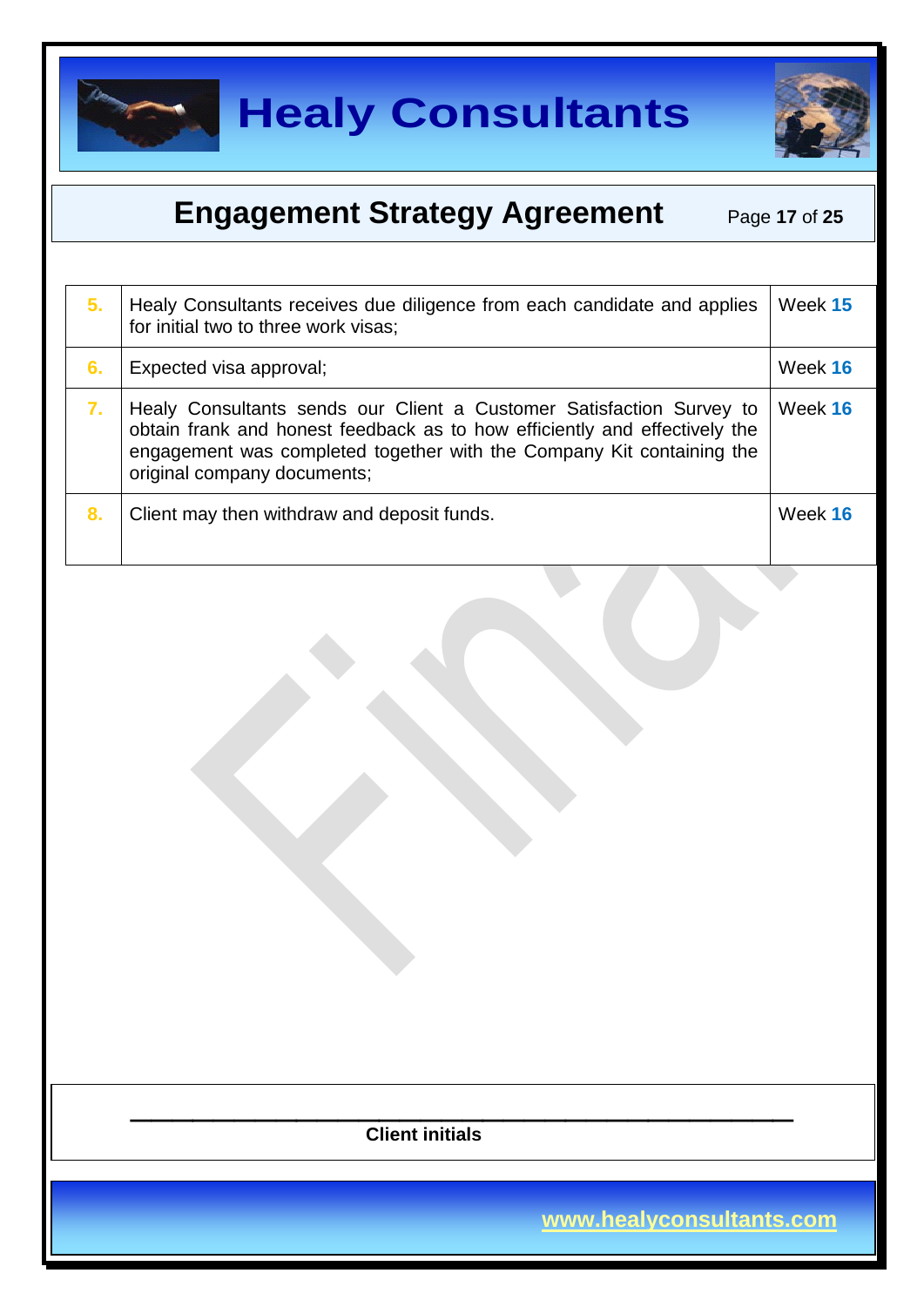

### **Engagement Strategy Agreement** Page 18 of 25

## Appendix three

| License name                                                               | Real estate, rentals and associated activities                                                                    |                                                                                                   |                                                                |                                                                                                                        |
|----------------------------------------------------------------------------|-------------------------------------------------------------------------------------------------------------------|---------------------------------------------------------------------------------------------------|----------------------------------------------------------------|------------------------------------------------------------------------------------------------------------------------|
| <b>International Code</b>                                                  | 702006                                                                                                            | 741472                                                                                            | 741409                                                         | 742127                                                                                                                 |
| <b>Local Code</b>                                                          | 0587241                                                                                                           | 0587115                                                                                           | 0587207                                                        | 0586118                                                                                                                |
| <b>US</b><br>Open<br>to<br>beneficiaries<br>and<br><b>Bahrain citizens</b> | Yes                                                                                                               | Yes                                                                                               | Yes                                                            | Yes                                                                                                                    |
| other<br>Open<br>to<br>nationalities                                       | <b>No</b>                                                                                                         | Yes                                                                                               | Yes                                                            | <b>No</b>                                                                                                              |
| Local<br>partner<br>required                                               | <b>No</b>                                                                                                         | <b>No</b>                                                                                         | <b>No</b>                                                      | <b>No</b>                                                                                                              |
| <b>Business</b><br>activity<br>name                                        | Management<br><b>of</b><br>commercial<br>industrial<br>&<br>8 <sub>k</sub><br>centers<br>residential<br>buildings | Facility<br>management<br>services                                                                | Providing<br>property<br>development<br>data<br>and<br>studies | <b>Building</b><br>services<br>engineering                                                                             |
| Description                                                                | Includes firms<br>which work in<br>the<br>management<br>of commercial,<br>residential,                            | Provide<br>and<br>carry out support<br>works<br>and<br>services related<br>companies<br>to<br>and | Not provided                                                   | Include<br>firms<br>which<br>deal<br>with<br>the<br>internal<br>environment<br>of<br>impact<br>a<br>building. They are |

 **Client initials** 

 $\overline{\phantom{a}}$  , and the contract of the contract of the contract of the contract of the contract of the contract of the contract of the contract of the contract of the contract of the contract of the contract of the contrac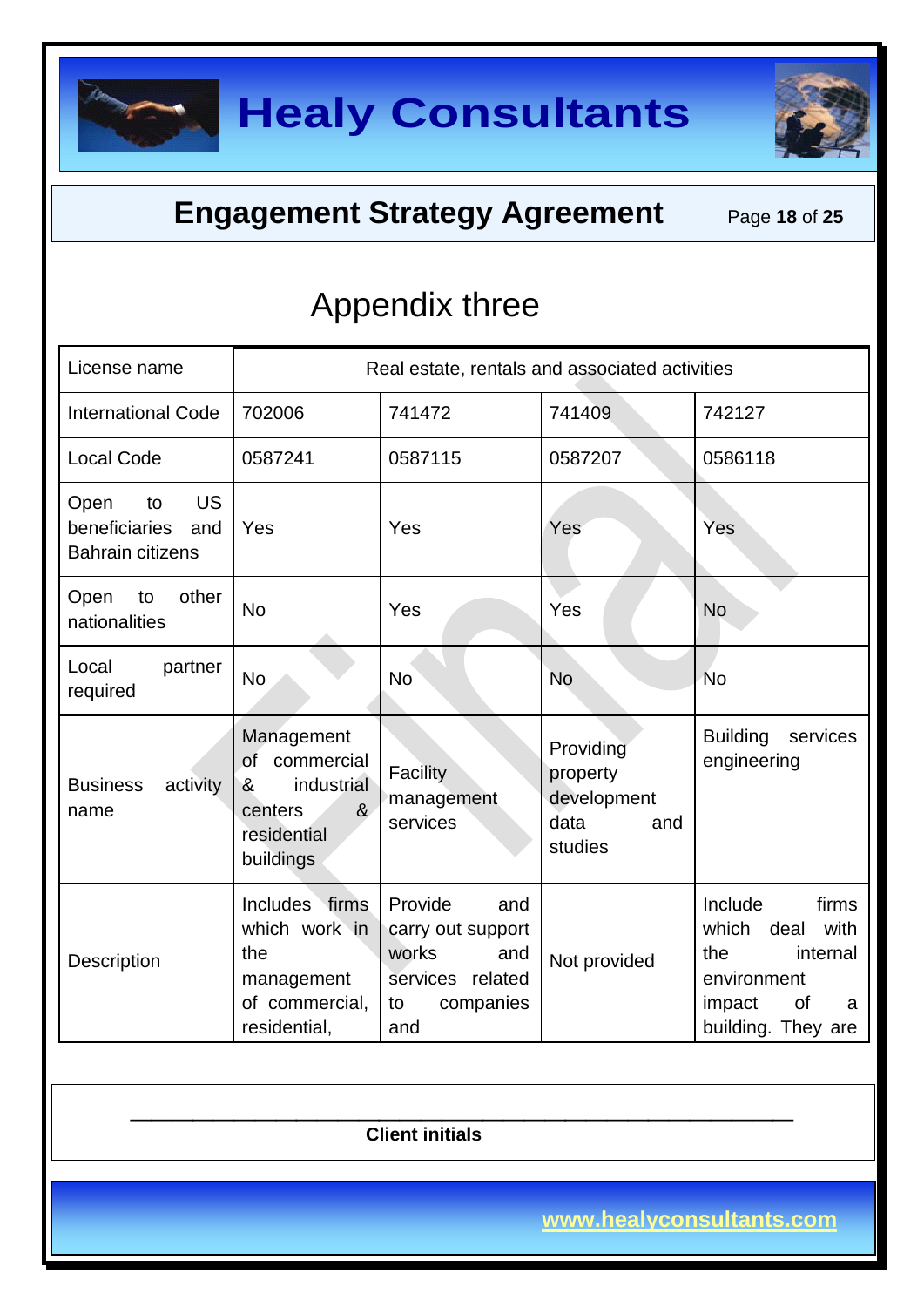

### **Engagement Strategy Agreement** Page 19 of 25

| industrial,      | establishments                  | responsible for the |
|------------------|---------------------------------|---------------------|
| hanger<br>a      | order<br>to<br>$\mathsf{in}$    | design,             |
| storage          | ensure operation                | installation,       |
| buildings and    | of works in the                 | operation<br>and    |
| land owned by    | different projects              | monitoring of the   |
| other parties.   | and assets, and                 | mechanical,         |
| Their activities | provide<br>to                   | electrical<br>and   |
| are limited to   | consultancy and                 | health<br>public    |
| their<br>easing, | assets                          | systems required    |
| improvement      | safeguarding                    | for<br>the<br>safe, |
| and              | services and to                 | comfortable<br>and  |
| maintenance.     | represent                       | environmental       |
|                  | companies and                   | friendly operation  |
|                  | establishments                  | of buildings        |
|                  | $\circ$ f<br>front<br><i>in</i> |                     |
|                  | governmental                    |                     |
|                  | official<br>and                 |                     |
|                  | agencies<br>and                 |                     |
|                  | companies.                      |                     |
|                  |                                 |                     |

#### **Notes:**

**1.** Bahrain CLIENT NAME's activities fall under the license of Real estate, rentals and associated activities. Under one company name CLIENT NAME can have four similar business codes which are listed above;

 **Client initials** 

 $\overline{\phantom{a}}$  , and the contract of the contract of the contract of the contract of the contract of the contract of the contract of the contract of the contract of the contract of the contract of the contract of the contrac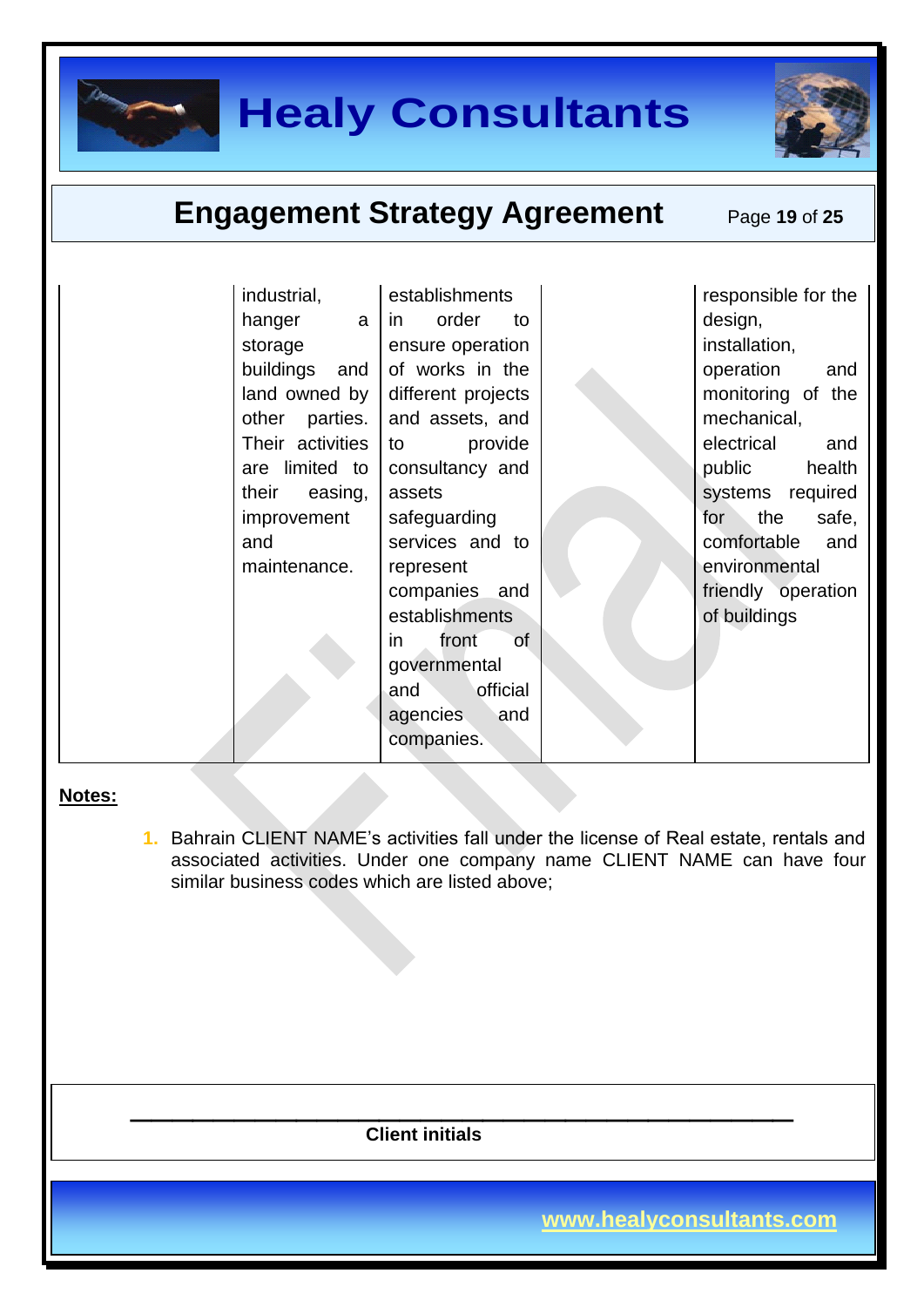



### **Engagement Strategy Agreement** Page 20 of 25

## Appendix four

#### *Documents required for SPC incorporation*

#### **a.Documents Required from the corporate shareholder;**

- Copy of Commercial Registration Certificate;
- Copy of Memorandum or Articles of Association and its amendments (if any). The object/activity of the company must be mentioned and should have relation with the Bahrain business activities;
- Latest audited financial report if the company is at least one year old or Statement from auditor or government body stipulating no audit requirement;
- Certificate of incumbency or good standing;
- Board of Directors resolution to **i)** establish an office in the Kingdom of Bahrain and **ii)** be a shareholder in the company and **iii)** to appoint the Director for the Bahraini Company. Healy Consultants will provide with a draft template;
- General Power of Attorney to Healy Consultants affiliate office to do all related matters to incorporate the company in Bahrain and represent the company in front of all the authorities. Healy Consultants will provide with a draft template;
- General Power of Attorney for the Director of the Bahraini Company. Healy Consultants will provide with a draft template;

#### **b. Requested documents for each individual director and shareholder;**

- Passport Copies;
- Bank reference letter;
- Three months bank statements;
- CV;
- Two proof of address;
- The Ministry may ask for post-graduation certificate of at least one director or shareholder;

 $\overline{\phantom{a}}$  , and the contract of the contract of the contract of the contract of the contract of the contract of the contract of the contract of the contract of the contract of the contract of the contract of the contrac

 **Client initials**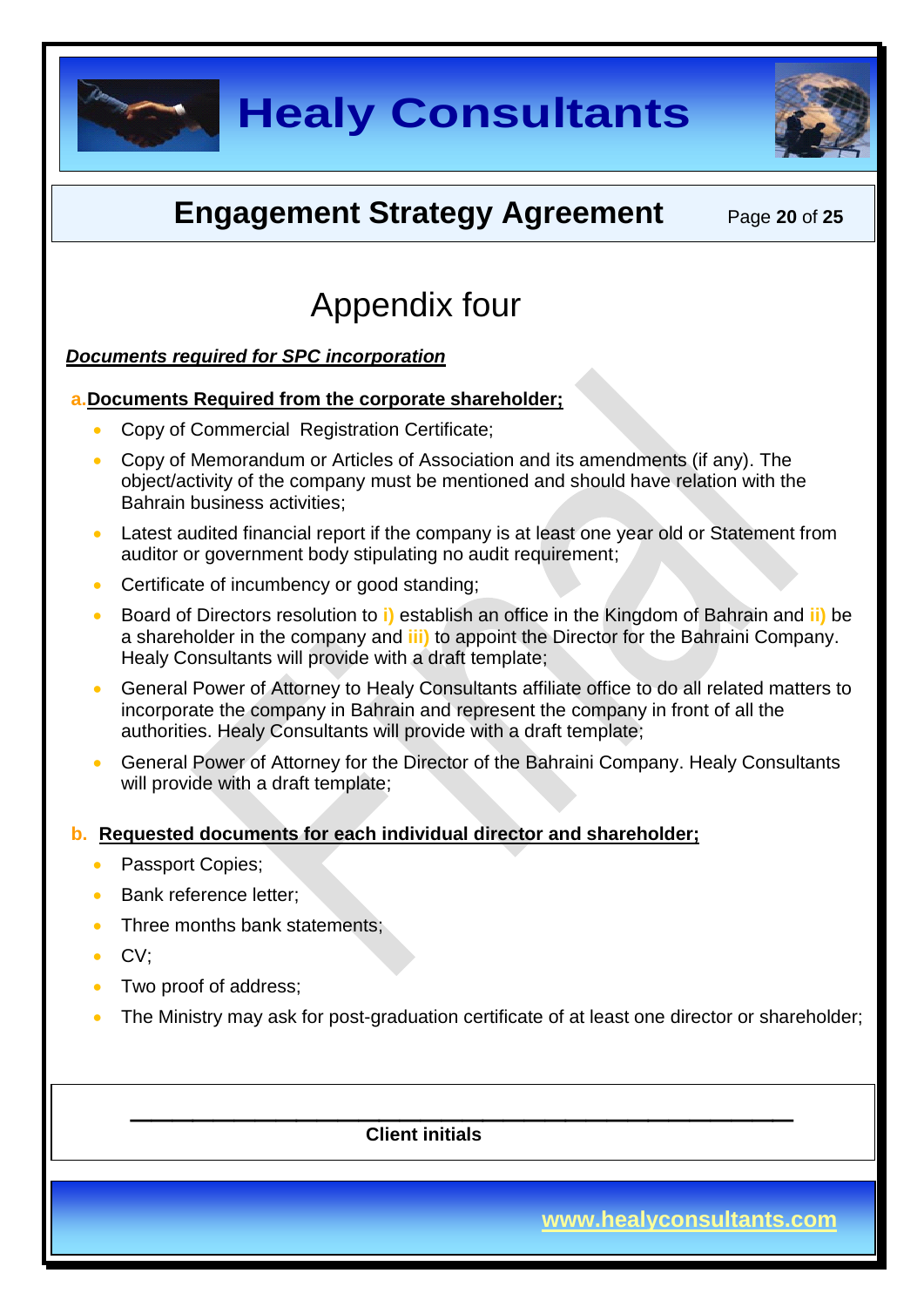



### **Engagement Strategy Agreement** Page 21 of 25

All documents must be in English, attested by a notary public and legalized by the Ministry of Foreign Affairs and the nearest Bahrain embassy;

#### *Documents required for visa application*

#### **c.From each applicant**

- Colour passport copy in JPG format;
- One page employment contract;
- Medical report;



#### **d. From the company**

- Authorization letter from the company to the agent (Healy Consultants will provide draft template);
- A legalized letter form the Bahrain Company authorizing an appointee to sign all matters re visas. (Healy Consultants will provide draft template).

 **Client initials** 

 $\overline{\phantom{a}}$  , and the contract of the contract of the contract of the contract of the contract of the contract of the contract of the contract of the contract of the contract of the contract of the contract of the contrac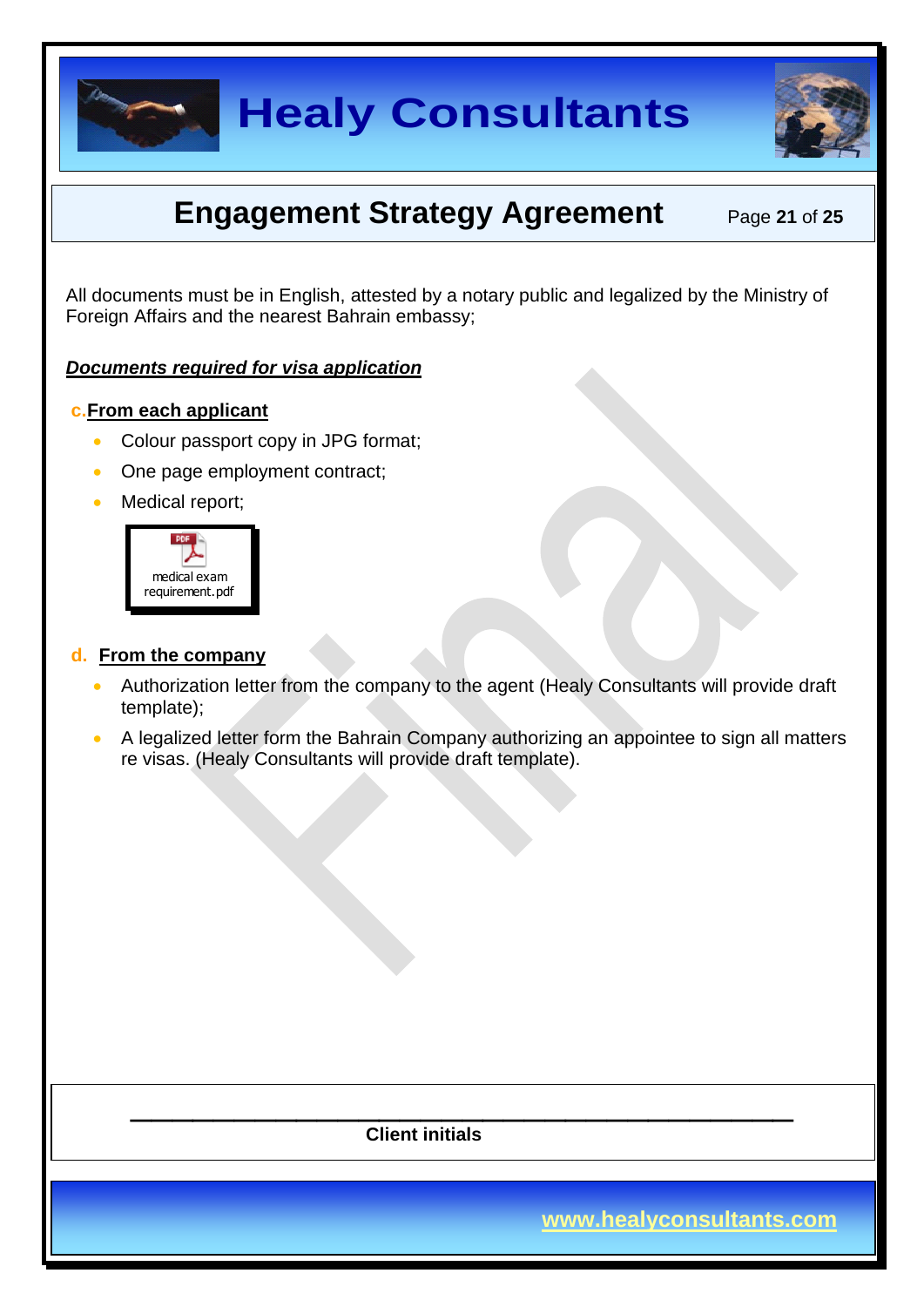

### **Engagement Strategy Agreement** Page 22 of 25

#### **APPENDIX FIVE**

In order to activate the Bahrain bank account, it is necessary that a CLIENT NAME's appointee travels to Bahrain to complete banking formalities for activating and operating the bank account. Healy Consultants Bahrain affiliate team will accompany this individual to all of these events. This person should plan to stay in Bahrain for a minimum of 2 days for this process;

#### **POWER OF ATTORNEY**

| By this Power of Attorney we, CLIENT NAME, a private limited liability Company, incorporated under the laws |  |  |  |
|-------------------------------------------------------------------------------------------------------------|--|--|--|
|                                                                                                             |  |  |  |
|                                                                                                             |  |  |  |
|                                                                                                             |  |  |  |

(a) formation and registration of a single person Company (SPC) in the Kingdom of Bahrain under the name "CLIENT NAME BAHRAIN S.P.C." or any other name chosen by the promoter and approved by the authorities ("the Company"), and as such said attorney is hereby empowered to sign singly on all necessary forms, application and bank documents for opening a under formation corporate bank account in the name of the Company, to deposit the share capital and upon incorporation of the Company to convert the formation account into an operating account and sign all necessary documents, cheques and instruments to operate such account and to sign all documents that are necessary for the incorporation of the Company before the Notary Public, Ministry of Industry & Commerce, Municipality, Electricity Department or other authority in the Kingdom of Bahrain;

(b) upon incorporation of the Company, to manage the Company, open, operate and close bank account(s) in the name of the Company, act as our proxy and vote on our behalf in any General Assembly meetings of the shareholder/owner, sign the minutes of any General Assembly Meetings, owners'/shareholders' Resolutions, and audited financial statements of the Company, sell and transfer any and all of our shares in the Company to any third party as instructed by us through a resolution, and to sign singly any share sale agreement and amendments to the Articles of Association, transfer ownership or any other documents before the Notary Public, Ministry of Industry & Commerce or any other authority in the Kingdom of Bahrain to make any changes to the Articles of Association.

The Attorney shall do all such other acts and things in our/my name and on our/my behalf as shall be necessary or desirable for the purposes aforesaid.

 $\overline{\phantom{a}}$  , and the contract of the contract of the contract of the contract of the contract of the contract of the contract of the contract of the contract of the contract of the contract of the contract of the contrac

 **Client initials**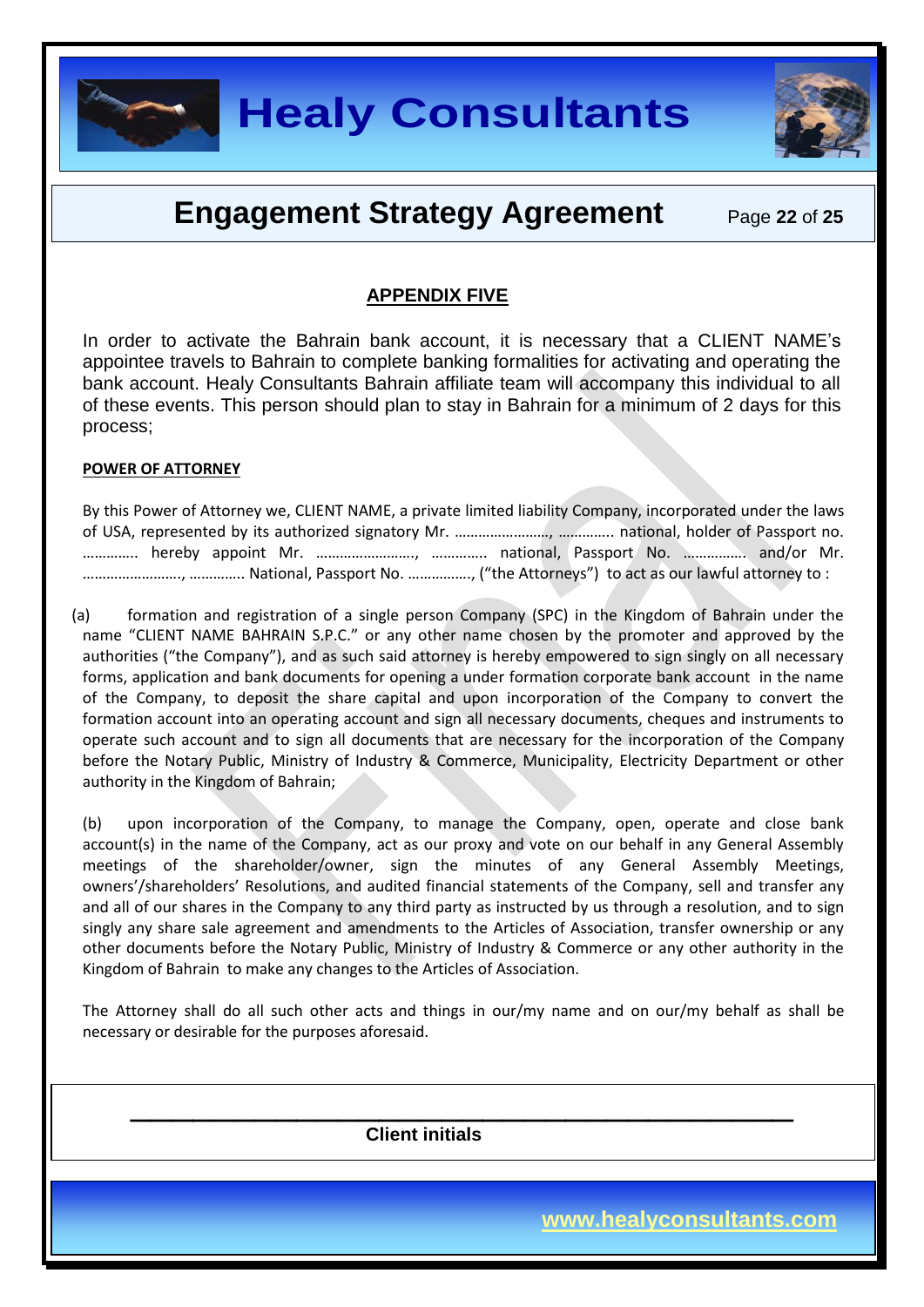

### **Engagement Strategy Agreement** Page 23 of 25

AND the said Attorney may appoint and remove any alternate or substitute attorney to carry out any or all of the purposes hereof.

> ……(name)………. Authorized Signatory

\_\_\_\_\_\_\_\_\_\_\_\_\_\_\_\_\_\_\_\_\_\_\_\_\_\_\_\_\_\_\_\_\_\_

[To be signed in front of the Notary Public in the country of origin and legalized by the Foreign Affairs & Bahrain Embassy]

 $\overline{\phantom{a}}$  , and the contract of the contract of the contract of the contract of the contract of the contract of the contract of the contract of the contract of the contract of the contract of the contract of the contrac  **Client initials**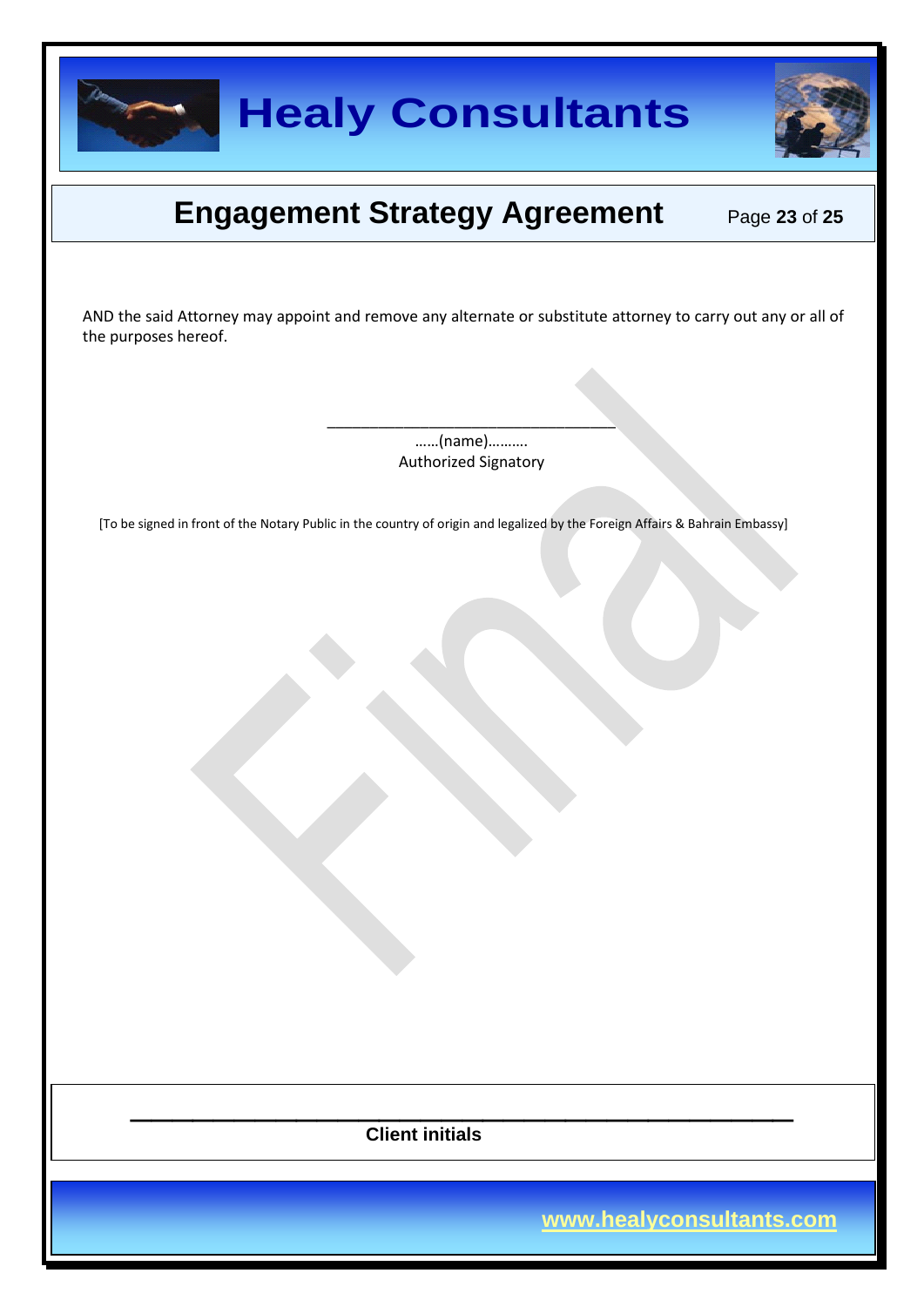

### **Engagement Strategy Agreement** Page 22 of 22

# Appendix Six

#### *Potential engagement problems and solutions*

| $NO$          | <b>Problem</b>                                                                                                                                                                                                         | <b>Solution</b>                                                                                                                                                                                                                                                                                                                                                                                                                                           |
|---------------|------------------------------------------------------------------------------------------------------------------------------------------------------------------------------------------------------------------------|-----------------------------------------------------------------------------------------------------------------------------------------------------------------------------------------------------------------------------------------------------------------------------------------------------------------------------------------------------------------------------------------------------------------------------------------------------------|
| $\mathbf 1$ . | Client does not provide Healy<br>Consultants the required<br>Our<br>information/documents in a timely manner. For example, the corporate<br>shareholder information is not properly signed, attested and/or legalized. | Our Client speedily responds to Healy Consultants requests and efficiently<br>provides my Firm the required information or immediately highlights problems<br>with replying to requests                                                                                                                                                                                                                                                                   |
| 2.            | The Bahrain Government advise they need additional information or<br>documents, before approving a business license or completing company<br>incorporation.                                                            | Healy Consultants will revert to our Client requesting additional information<br>and documents.                                                                                                                                                                                                                                                                                                                                                           |
| 3.            | The Bahrain Government requests a feasibility study on the activity of<br>"property consultancy" for CLIENT NAME Bahrain.                                                                                              | Healy Consultants will aggressively pursue an exemption from the MOIC<br>regarding "Stage Details of Company Formation." However, if this is not<br>possible, Healy Consultants may revert to our client requesting additional<br>information, documents and possible fees.<br>MOIC has given verbal approval for "property consultancy" as part of business<br>consultancy; however they may require two weeks to add this activity to their<br>records. |
| 6.            | Unanticipated Bahrain laws governing CLIENT NAME Bahrain business,<br>thus a delay in the incorporation process.                                                                                                       | Healy Consultants will outline the proposed operations in the business plan<br>and company articles to ensure issues are addressed at the earliest stage.                                                                                                                                                                                                                                                                                                 |
| 9.            | Public holidays in Bahrain (Ramadan) and Singapore cause unanticipated<br>engagement delays                                                                                                                            | The engagement period is extended increasing the likelihood Healy<br>Consultants will charge our Client additional project management fees.                                                                                                                                                                                                                                                                                                               |
|               |                                                                                                                                                                                                                        | and a set of the set of the set of the set of the set of the set of the set of the set of the set of the set o                                                                                                                                                                                                                                                                                                                                            |